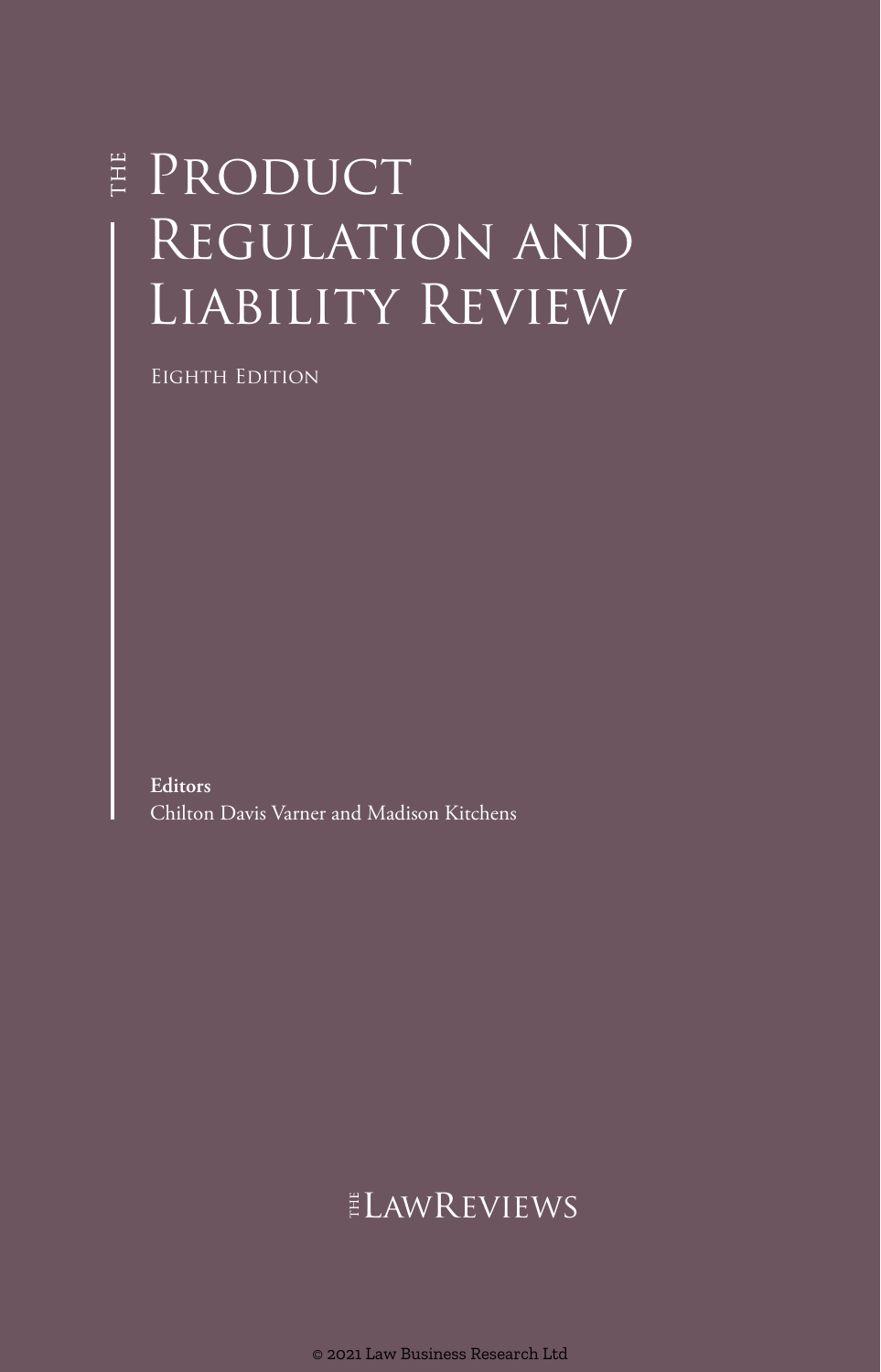# E PRODUCT Regulation and Liability Review

Eighth Edition

Reproduced with permission from Law Business Research Ltd This article was first published in March 2021 For further information please contact Nick.Barette@thelawreviews.co.uk

**Editors** Chilton Davis Varner and Madison Kitchens

# $ELMR$  EVIEWS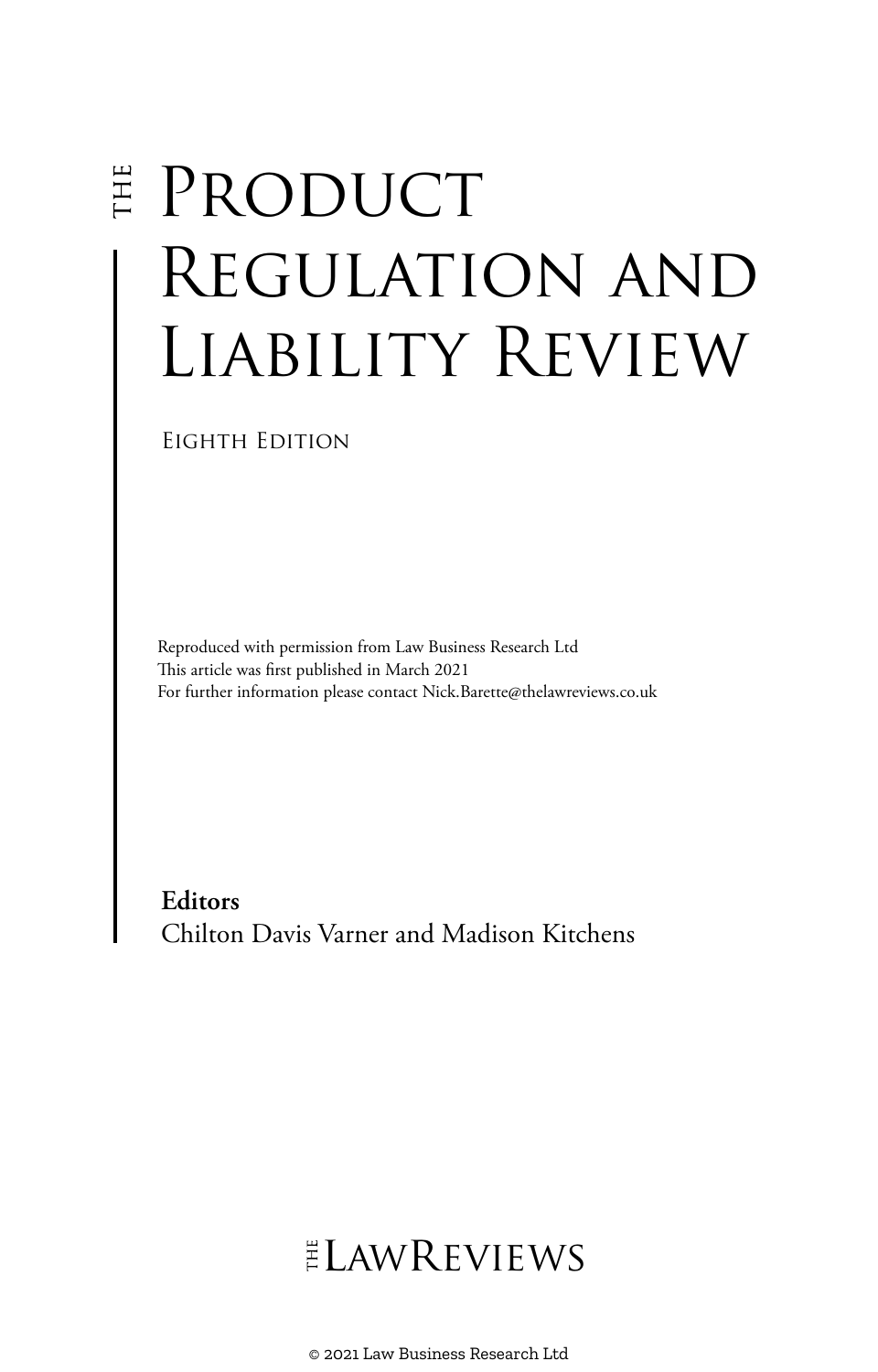#### PUBLISHER Tom Barnes

#### SENIOR BUSINESS DEVELOPMENT MANAGER Nick Barette

BUSINESS DEVELOPMENT MANAGER Joel Woods

SENIOR ACCOUNT MANAGERS Pere Aspinall, Jack Bagnall

ACCOUNT MANAGERS Olivia Budd, Katie Hodgetts, Reece Whelan

PRODUCT MARKETING EXECUTIVE Rebecca Mogridge

> RESEARCH LEAD Kieran Hansen

EDITORIAL COORDINATOR Hannah Higgins

PRODUCTION AND OPERATIONS DIRECTOR Adam Myers

> PRODUCTION EDITOR Felicia Rosas

> > SUBEDITOR Joanna Pyke

CHIEF EXECUTIVE OFFICER Nick Brailey

Published in the United Kingdom by Law Business Research Ltd, London Meridian House, 34–35 Farringdon Street, London, EC4A 4HL, UK © 2021 Law Business Research Ltd www.TheLawReviews.co.uk

No photocopying: copyright licences do not apply. The information provided in this publication is general and may not apply in a specific situation, nor does it necessarily represent the views of authors' firms or their clients. Legal advice should always be sought before taking any legal action based on the information provided. The publishers accept no responsibility for any acts or omissions contained herein. Although the information provided was accurate as at February 2021, be advised that this is a developing area. Enquiries concerning reproduction should be sent to Law Business Research, at the address above. Enquiries concerning editorial content should be directed to the Publisher – tom.barnes@lbresearch.com

ISBN 978-1-83862-814-7

Printed in Great Britain by Encompass Print Solutions, Derbyshire Tel: 0844 2480 112

© 2021 Law Business Research Ltd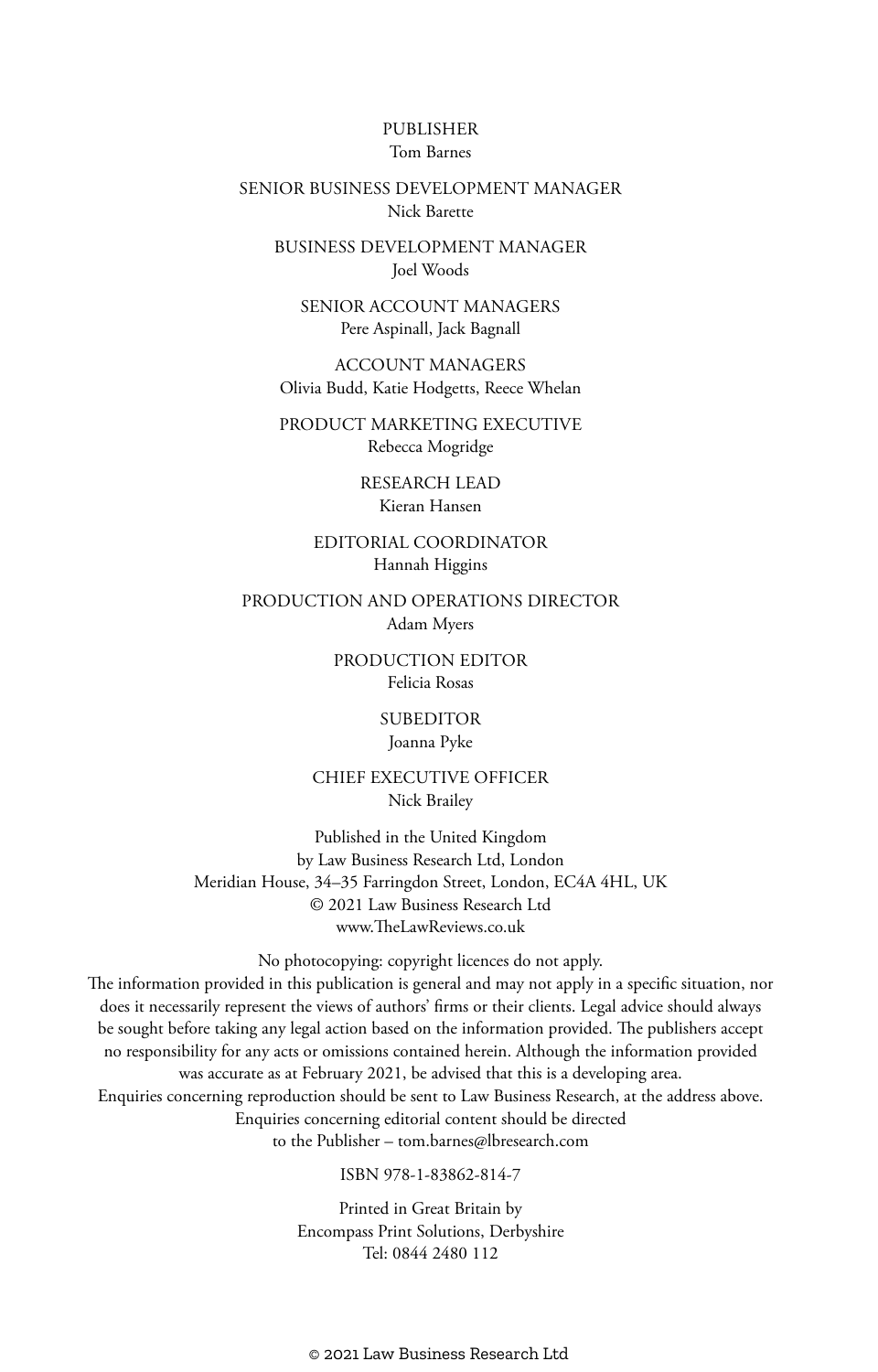# ACKNOWLEDGEMENTS

The publisher acknowledges and thanks the following for their assistance throughout the preparation of this book:

#### BAKER MCKENZIE.WONG & LEOW

CLAYTON UTZ

CLYDE & CO LLP

CMS RUSSIA

#### GIANNI & ORIGONI

#### INTUITY

#### KING & SPALDING LLP

#### NISHIMURA & ASAHI

#### SEPULVADO, MALDONADO & COURET

#### S HOROWITZ & CO

#### URÍA MENÉNDEZ

#### WENGER & VIELI LTD

#### WOLF THEISS RECHTSANWÄLTE GMBH & CO KG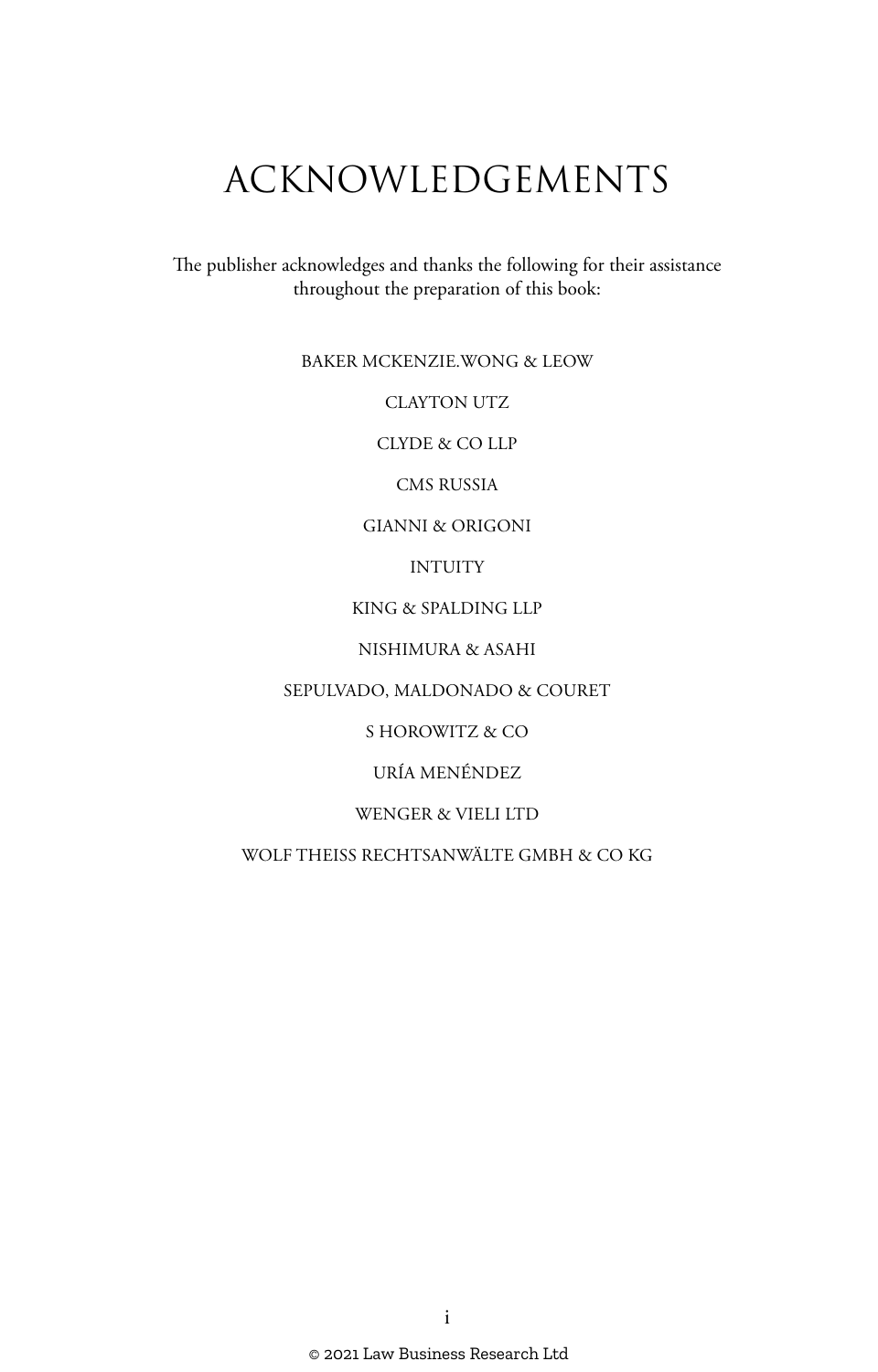# CONTENTS

|            | Chilton Davis Varner and Madison Kitchens            |  |
|------------|------------------------------------------------------|--|
| Chapter 1  |                                                      |  |
|            | Colin Loveday and Sheena McKie                       |  |
| Chapter 2  |                                                      |  |
|            | Eva Spiegel and Florian Horak                        |  |
| Chapter 3  |                                                      |  |
|            | Neil Beresford and Natasha Lioubimova                |  |
| Chapter 4  |                                                      |  |
|            | Christophe Hénin and Julie Vasseur                   |  |
| Chapter 5  |                                                      |  |
|            | Avi Ordo and Moran Katz                              |  |
| Chapter 6  |                                                      |  |
|            | Daniele Vecchi and Michela Turra                     |  |
| Chapter 7  |                                                      |  |
|            | Akihiro Hironaka, Kazuyuki Ichiba and Hidenori Sato  |  |
| Chapter 8  |                                                      |  |
|            | Joana Mota and Alexandre Pedral Sampaio              |  |
| Chapter 9  |                                                      |  |
|            | Albéniz Couret-Fuentes and Elaine M Maldonado-Matías |  |
| Chapter 10 |                                                      |  |
|            | Sergey Yuryev                                        |  |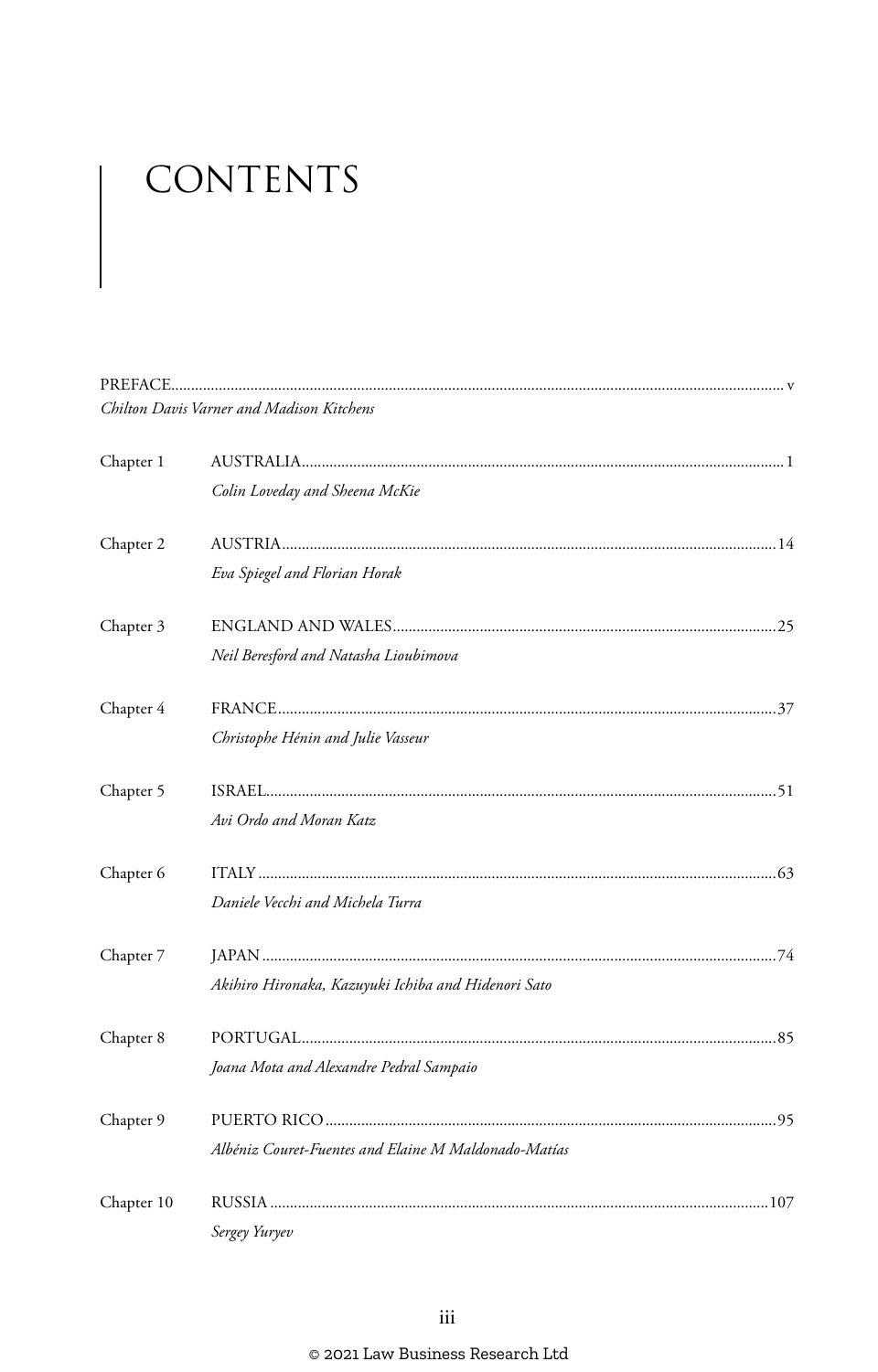| Chapter 11 |                                                           |  |
|------------|-----------------------------------------------------------|--|
|            | Lim Ren Jun and Clara Ng                                  |  |
| Chapter 12 | Alex Ferreres Comella and Cristina Ayo Ferrándiz          |  |
| Chapter 13 | Frank Scherrer, Andrea Schütz and Marcel Boller           |  |
| Chapter 14 | Chilton Davis Varner, Madison Kitchens and Franklin Sacha |  |
| Appendix 1 |                                                           |  |
| Appendix 2 |                                                           |  |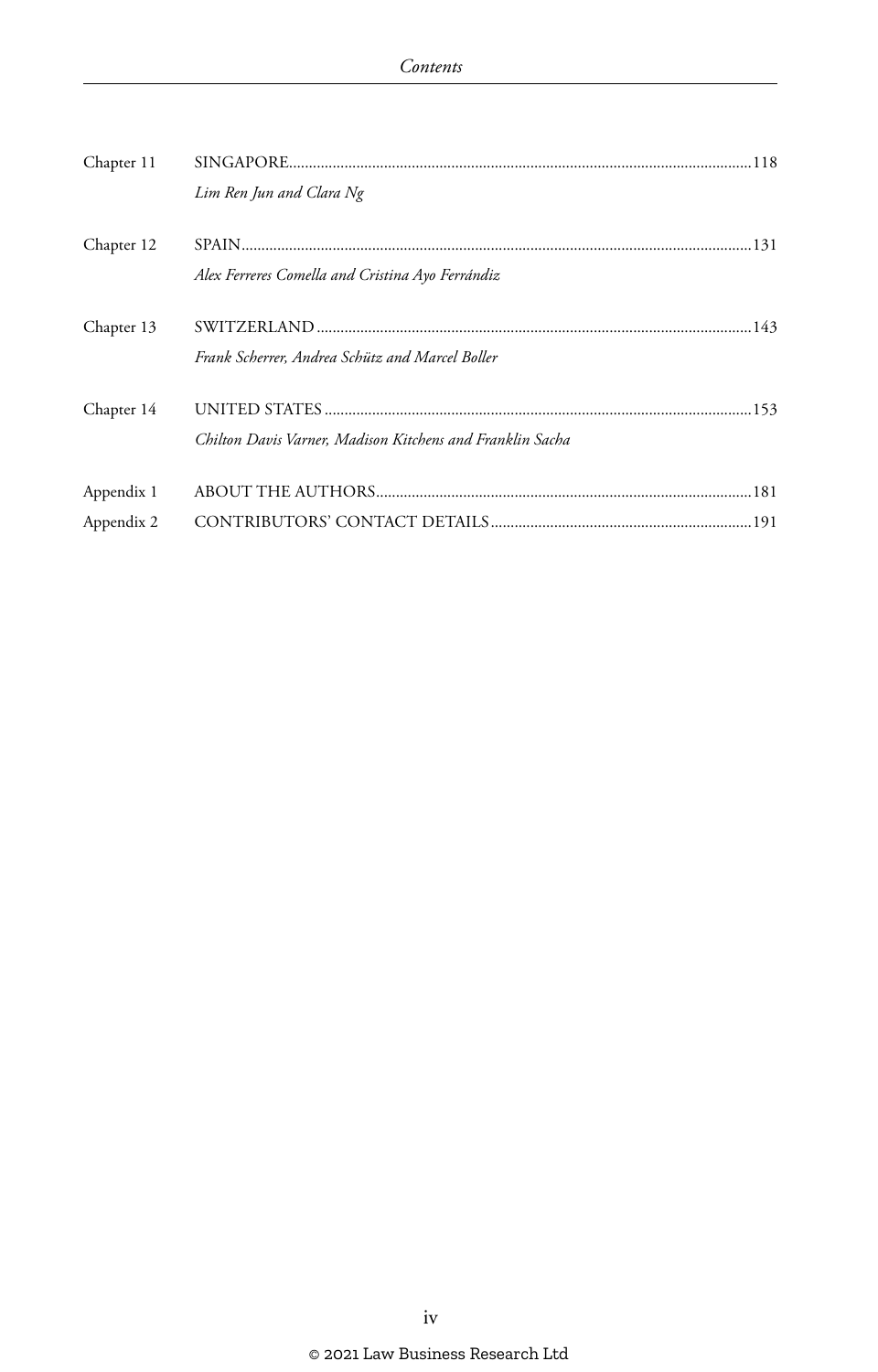# PREFACE

In today's global economy, product manufacturers and distributors face a dizzying array of overlapping and sometimes contradictory laws and regulations around the world. A basic familiarity with international product liability is essential to doing business in this environment. An understanding of the international framework will provide thoughtful manufacturers and distributors with a strategic advantage in this increasingly competitive area. This treatise sets out a general overview of product liability in key jurisdictions around the world, giving manufacturers a place to start in assessing their potential liability and exposure.

Readers of this publication will see that each country's product liability laws reflect a delicate balance between protecting consumers and encouraging risk-taking and innovation. This balance is constantly shifting through new legislation, regulations, treaties, administrative oversight and court decisions. However, the overall trajectory seems clear: as global wealth, technological innovation and consumer knowledge continue to increase, so will the cost of product liability actions.

This edition reflects a few of these trends from 2020. Needless to say, the past year was unlike any other for product manufacturers, with virtually every industry across the globe materially impacted by the covid-19 pandemic. However, while many manufacturers were forced to temporarily (or permanently) halt production, others mobilised as never before to combat this public health emergency. Pharmaceutical companies developed life-saving vaccines and treatments at an unprecedented pace. Automakers converted their production lines and began manufacturing critical care ventilators for worldwide distribution. Suppliers of personal protective equipment worked overtime to meet the demands of healthcare providers and the general public. In many instances, governments worked in tandem with the private sector to facilitate vital public health measures. Regulatory agencies responded to the crisis by expediting and streamlining clinical trials. In the United States, the Secretary of Health and Human Services invoked the Public Readiness and Emergency Preparedness Act (the PREP Act) to immunise companies from tort liability stemming from the manufacture, testing, distribution and administration of products with the intention to curb the spread of the virus. In short, the challenges posed by covid-19 underscored that a well-functioning product liability regime is vital to a nation's safety, health and economic well-being.

Despite the severe disruptions caused by the pandemic, several jurisdictions also initiated important legislative and regulatory overhauls that will impact product manufacturers for years to come. The United Kingdom officially left the European Union on 31 January 2020, meaning that it is no longer subject to new EU product regulations and will be free to adopt its own product safety standards and liability rules going forward. While it remains to be seen whether the UK's product liability laws will remain largely harmonised with those of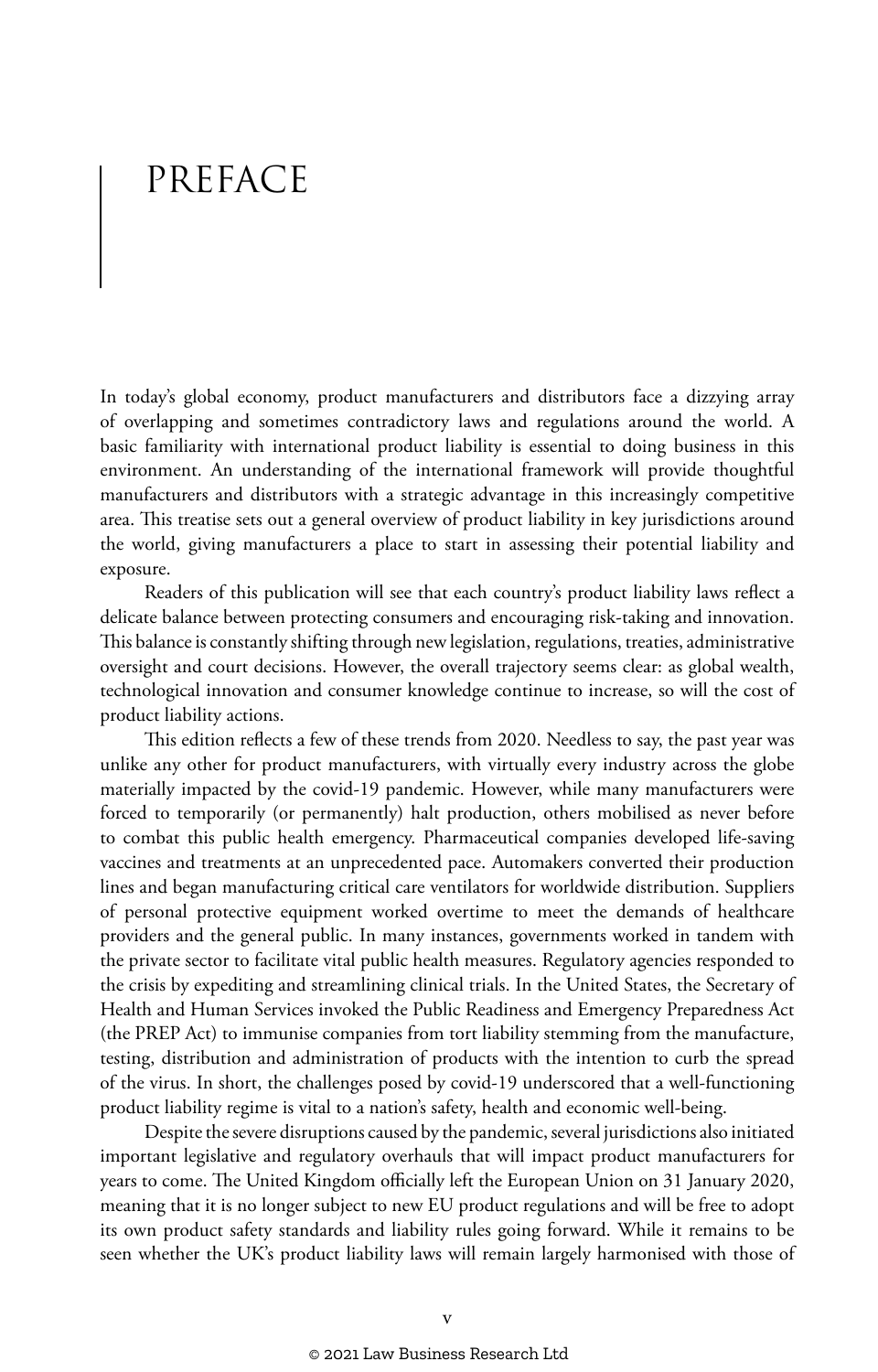its EU counterparts, this volume discusses a few post-Brexit developments that have already occurred. Across the Atlantic, Puerto Rico enacted a new Civil Code for the first time in 90 years, codifying many of the doctrinal developments that had emerged from product liability case law in the preceding decades. Meanwhile, other jurisdictions sought to broaden protections for consumers and, by extension, widen the ambit of potential liability for product manufacturers. For example, the Competition and Consumer Commission of Singapore attempted to crack down on unfair trade practices affecting product sales and promotions, proposing non-binding guidelines designed to foster pricing transparency. Furthermore, Switzerland dramatically expanded the statute of limitations for tort-based product liability claims – a move influenced in part by fallout from the country's asbestos docket.

Other significant product liability developments in 2020 occurred in courtrooms (virtual ones, at least), rather than legislative bodies. Many courts grappled with novel questions concerning the types of commercial actors in a supply chain that can be held liable for product defects. In the United States, for instance, courts drew different conclusions concerning whether online retailers like Amazon can be strictly liable for website transactions involving allegedly defective products manufactured by third parties. These cases frequently called upon the court to determine whether the online retailer is a 'seller' of the product or a mere facilitator (akin to an auctioneer). As though the meaning of a 'seller' were not abstract enough, the Austrian Supreme Court dealt with an equally thorny issue last year: what constitutes a 'product'? That case pivoted on whether allegedly misleading newspapers can be deemed a 'product' – and, thus, subject to the nation's Product Liability Act – even though the 'physical' form of the product (i.e., printed paper) is not itself defective. The plaintiff alleged that she sustained personal injuries after reading inaccurate health advice from an herbalist author (who recommended the treatment of rheumatic pains by applying coarsely grated horseradish). The case has been referred to the European Court of Justice to determine whether intellectual 'products' can give rise to product liability, or whether only tangible products are subject to the Act. In Japan, meanwhile, the Supreme Court may soon issue key rulings in the nation's long-running asbestos litigation concerning presumptions of causation in joint tortfeasor cases: specifically, under what circumstances can a court find causation when it cannot readily ascertain which manufacturer inflicted the alleged injuries? Although these changes and trends may be valuable in their own right, they also create a need for greater vigilance on the part of manufacturers, distributors and retailers to ensure compliance with increasingly complicated and evolving product liability regimes.

This edition covers 14 countries and territories, and includes a high-level overview of each jurisdiction's product liability framework, recent changes and developments, and a look forward at expected trends. Each chapter contains a brief introduction to the country's product liability framework, followed by four main sections: regulatory oversight (describing the country's regulatory authorities or administrative bodies that oversee some aspect of product liability); causes of action (identifying the specific causes of action under which manufacturers, distributors or sellers of a product may be held liable for injury caused by that product); litigation (providing a broad overview of all aspects of litigation in a given country, including the forum, burden of proof, potential defences to liability, personal jurisdiction, discovery, whether mass tort actions or class actions are available and what damages may be expected); and the year in review (describing recent, current and pending developments affecting various aspects of product liability, such as regulatory or policy changes, significant cases or settlements and any notable trends).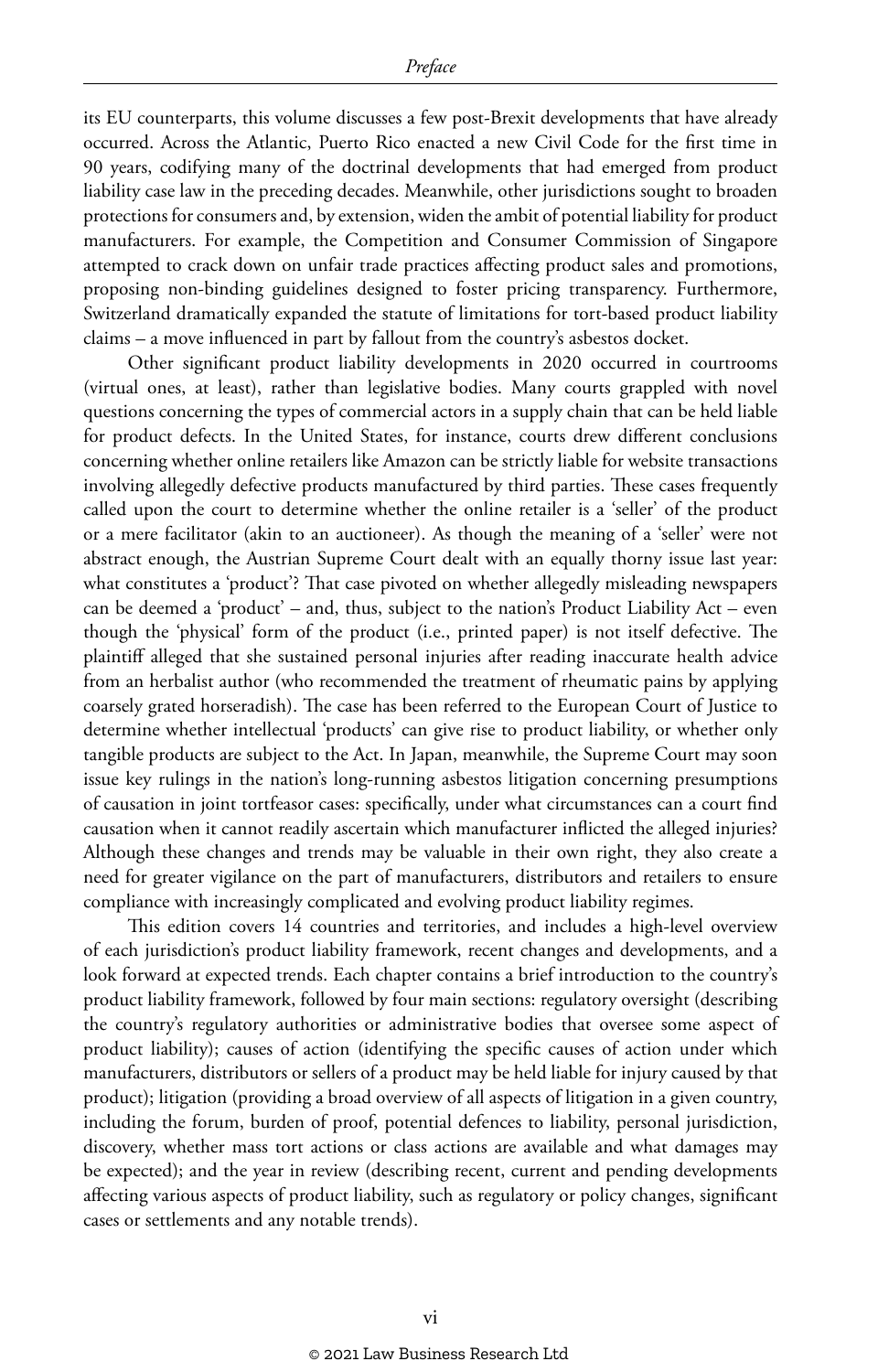Whether the reader is a company executive or a private practitioner, we hope that this edition will prove useful in navigating the complex world of product liability and alerting you to important developments that may affect your business.

We wish to thank all the contributors who have been so generous with their time and expertise. They have made this publication possible. We also wish to thank our colleague Franklin Sacha, who has been invaluable in assisting us in our editorial duties.

#### **Chilton Davis Varner and Madison Kitchens**

King & Spalding United States February 2021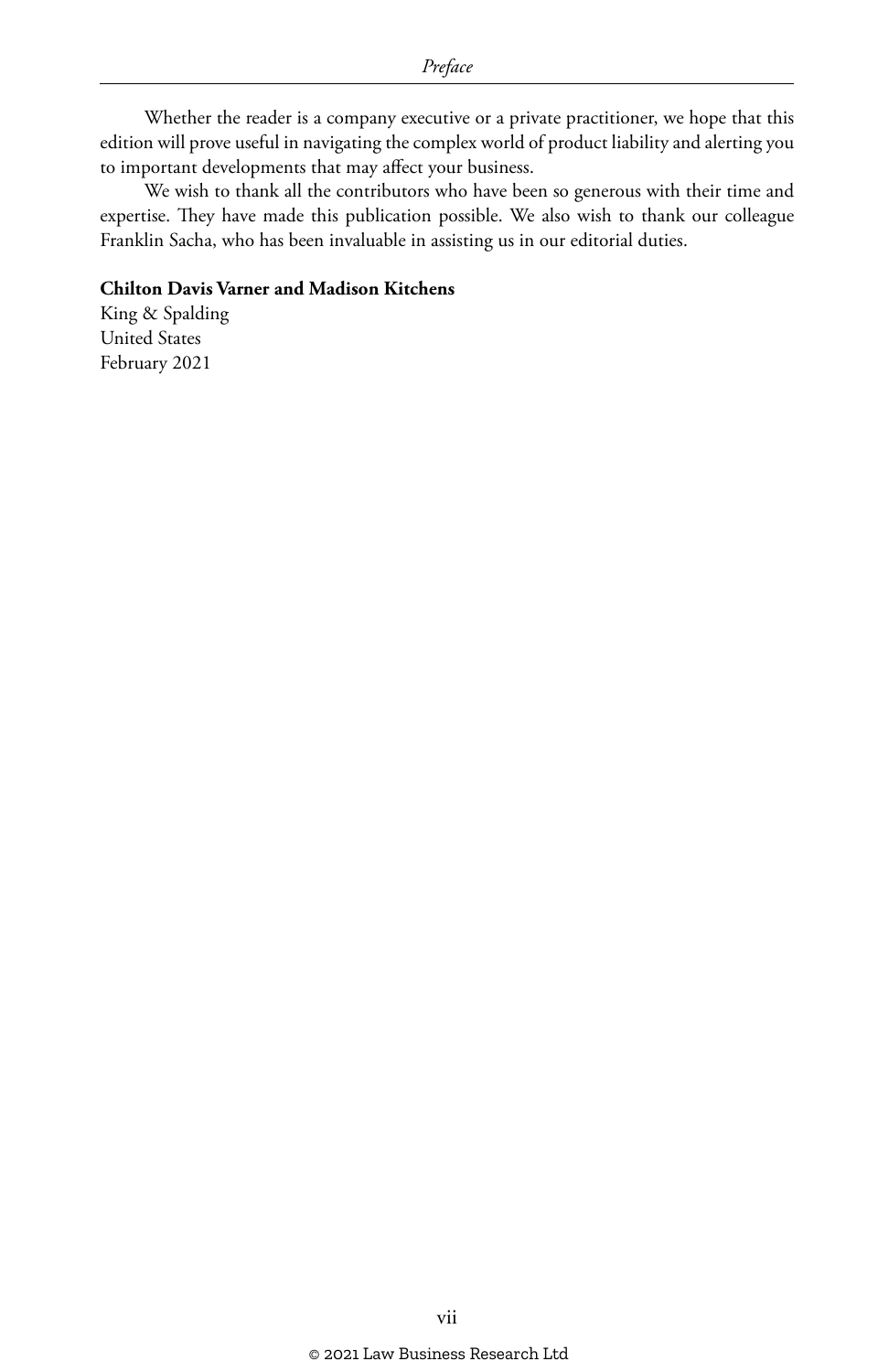## PORTUGAL

*Joana Mota and Alexandre Pedral Sampaio*<sup>1</sup>

#### **I INTRODUCTION TO THE PRODUCT LIABILITY FRAMEWORK**

Portugal has enacted regulations on product liability by means of Decree-Law No. 383/89 of 6 November (the Product Liability Law), pursuant to Article 19(1) of Council Directive 85/374/EEC of 25 July 1985 on product liability (the Product Liability Directive).

As it is based on European Community (EC) Directives, the Portuguese product liability system is, therefore, based on strict liability; that is, liability without fault on the part of the manufacturer. This is an exception in Portuguese law, and the Product Liability Law provides for a unique liability system. In Portugal, there are two different but related liability systems: one based on the general rules on civil liability (contractual liability and liability in tort) and another formed by the special rules based on strict liability contained in the Product Liability Law.

The Product Liability Law was later amended by Decree-Law No. 131/2001 of 24 April, implementing Directive 1999/34/EC of 10 May 1999, which amended the Product Liability Directive by extending the principle of strict liability laid down in the Product Liability Directive to all types of products, including agricultural raw materials and game, and eliminating the maximum amount of liability for producers.

Before the enactment of the Product Liability Law, there were only a few scholarly works on product liability. Recently, the number of publications by legal scholars on product liability has seen a marked increase, as has the case law.

In addition to these rules, Article 60 of the Portuguese Constitution includes the basic provisions governing consumers' rights. According to Article 60(1):

*Consumers shall have the right to the good quality of the products and services they consume, to education and to information, to the protection of their health, safety, and economic interests, as well as to the compensation for damage.*

The first Portuguese Consumer Protection Law was passed in 1981 by Law No. 29/81 of 22 August. This Law has been repealed by the Consumer Protection Law, which was approved by Law No. 24/96 of 31 July 1996, as amended. Article 3 of the Consumer Protection Law acknowledges a number of rights for the benefit of consumers, such as the rights to:

- *a* good quality of goods and services;
- *b* protection of health and physical security;

<sup>1</sup> Joana Mota is a managing associate and Alexandre Pedral Sampaio is a senior associate at Uría Menéndez – Proença de Carvalho.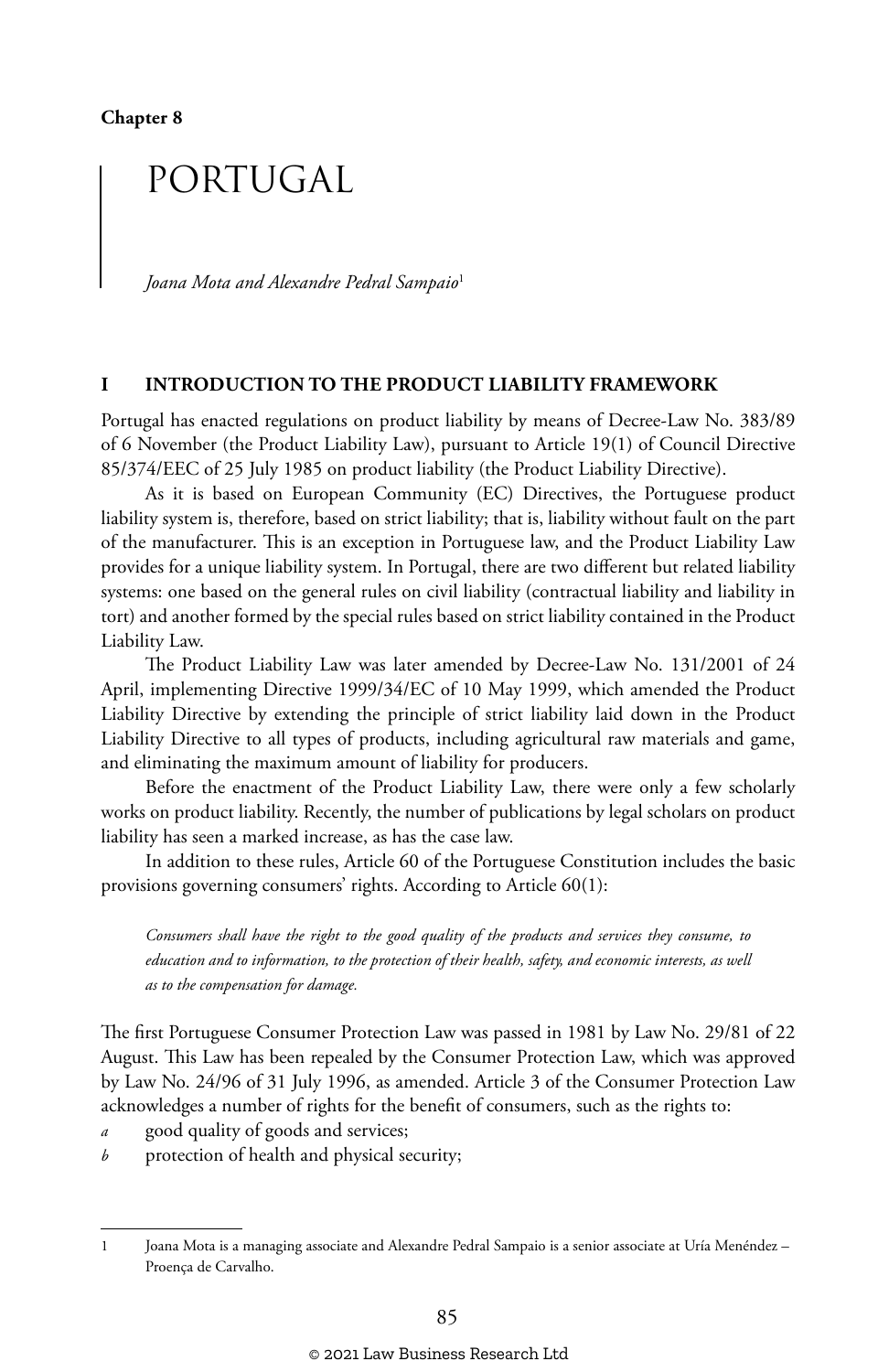- *c* education of consumers and the right to be informed;
- *d* protection of economic interests;
- *e* prevention and recovery of both property damage and personal injuries arising from harm to individual, collective or diffuse interests;
- *f* accessible and quick justice; and
- *g* participation, through civil associations, in the legal and administrative determination of their rights and interests.

On the basis of the rights laid down in Article 3 of the Consumer Protection Law, Article 12 of the Law sets the specific provision on the right to the prevention of damage and recovery of damages. Under this provision, the consumer is entitled to be compensated for any property damage or personal injuries resulting from defective goods or services. The producer is also responsible, even if there is no fault on its part, for the damage caused by defects in products it places in the market.

Additionally, Decree-Law No. 67/2003 of 8 April, as amended (the Sale of Consumer Goods Law), applies to contracts for sale of consumer goods, including the repair and replacement of defective products.

In this respect, it is also important to refer to Decree-Law No. 69/2005 of 17 March, transposing the Product Safety Directive (Directive 2001/95/EC of the European Parliament and of the Council of 3 December 2001 on general product safety), which provides for general rules on consumer rights regarding the safety of products and services, pursuant to Article 60(1) of the Portuguese Constitution and of Article 5 of the Consumer Protection Law.

Finally, specific aspects that give rise to product liability are governed by provisions of the Civil Code, more specifically when the rules described above do not apply (e.g., pre-contractual liability, some aspects of contractual liability, termination of the contract).

#### **II REGULATORY OVERSIGHT**

In Portugal, the main authority responsible for enforcing consumer rights is the Directorate General of Consumers (DGC). This authority ensures the proper functioning of the European Consumer Centre in Portugal. Moreover, the DGC is the single liaison office for the purposes of application of Regulation (EC) No. 2017/2394 of the European Parliament and of the Council of 22 December, in its current version, on cooperation between national authorities responsible for the enforcement of consumer protection laws. In addition, the DGC is the national point of contact for the Community Rapid Alert System (the RAPEX System) for non-food dangerous products and is responsible for the management of the RAPEX network in Portugal, which is made up of the national market control entities.

Moreover, the Authority for Economic and Food Safety (ASAE) is the regulatory authority, and also the criminal police body, primarily responsible for supervising and preventing compliance with the regulatory legislation for the exercise of economic activities in the food and non-food sectors, as well as the evaluation and communication of risks in the food chain. It is the national liaison body, with counterparts at European and international levels.

Other sectorial administrative bodies, such as Infarmed (the National Authority for Pharmaceuticals and Health Products), have responsibility in monitoring and overseeing the quality and safety of medical products and medical devices.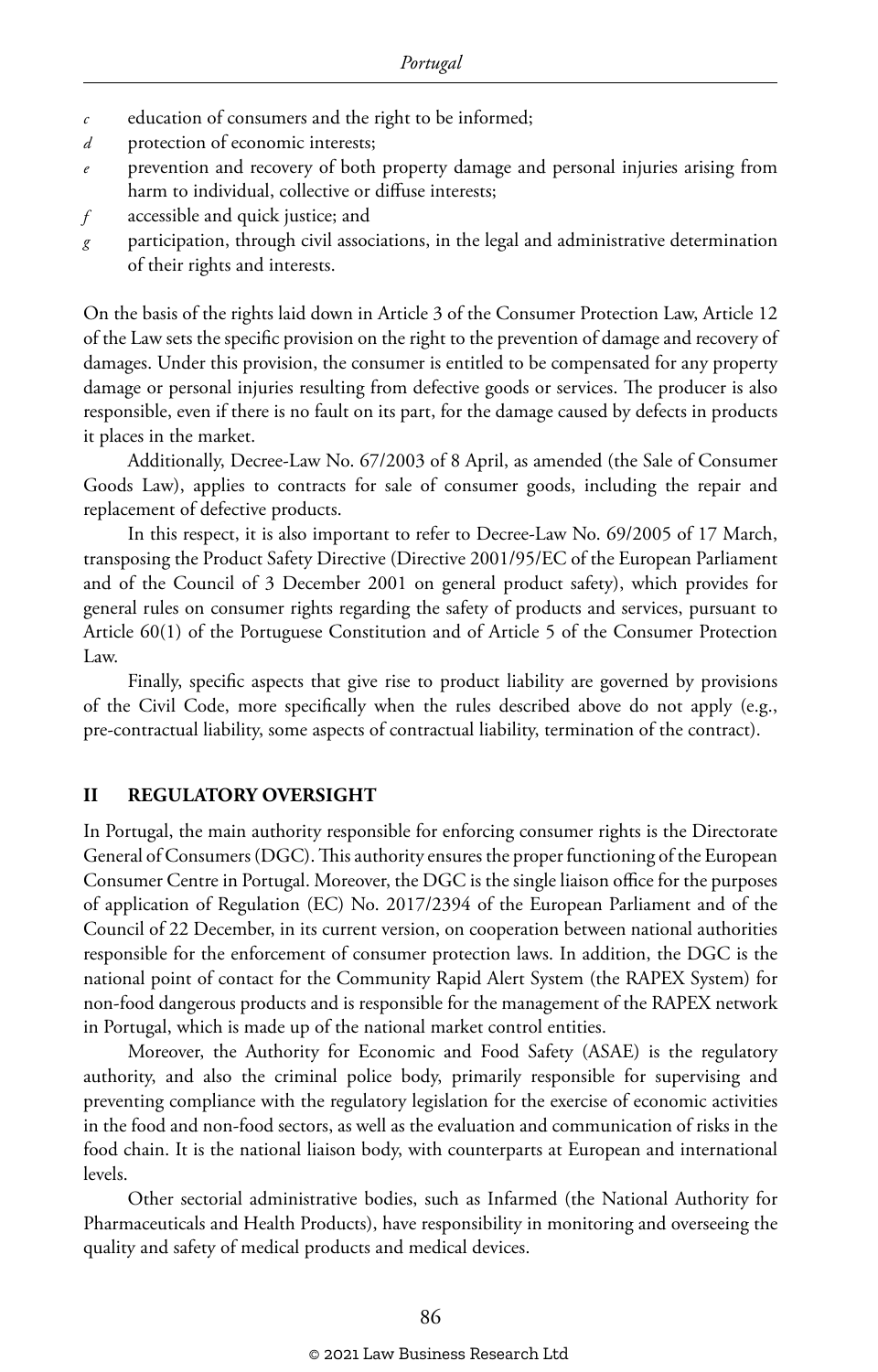Finally, although not public bodies, consumer protection non-government organisations, such as the Portuguese Association for Consumer Defence (DECO), play an important role in raising awareness of possible defects in products through independent testing and reviews.

#### **III CAUSES OF ACTION**

Manufacturers' liability is based on strict obligations. According to Article 1 of the Product Liability Law, which states the basic principle applicable to this matter: 'The manufacturer is liable, irrespective of any fault on its part, for damage caused by defects in the products it has put into circulation.'

Examining this provision, the relevant aspects are that:

- *a* the manufacturer's product must have been put into circulation;
- *b* there must be a defect in the product;
- *c* there must have been damage; and
- *d* this damage must have been caused by the defect in the product.

In such cases, the manufacturer will be liable, even if there is no fault on its part, which, as given above, is an exception in Portuguese private law. Article 483(1) of the Civil Code states the general principle on liability in tort:

*Any person who, either deceitfully or negligently, unlawfully violates somebody else's right or any legal provision aimed at the protection of the interests of others, shall be bound to indemnify the injured person in respect of the damage caused by the violation.*

Article 483(2) of the Civil Code states that 'only where specifically provided for by the law shall there be an obligation to indemnify beyond fault'.

The concept of a defect is defined by Article 4 of the Product Liability Law. Article 4(1) states:

*A product is defective when it does not provide the safety which may be legitimately expected from it, taking all circumstances into account, including its presentation, the use to which it is reasonably expected to be put, and the moment it was put into circulation.*

This definition adopts the provisions of Article 6 of the Product Liability Directive, which is that a defective product is one that lacks safety and is likely to cause damage to persons and property. However, what is important is not so much the product's fitness for the purpose for which it is intended, but the degree of safety that consumers may legitimately expect from the product.

This safety must be ascertained taking into account all relevant circumstances – with special reference being made to the presentation of the product, its expected use and the moment when the product was put into circulation.

The concept of manufacturer used by the Product Liability Law is very broad, as is mentioned expressly in the preamble to the Law.

According to Article 2 of the Product Liability Law, 'manufacturer' means the producer of the finished product, of a component part or of any raw material (the effective manufacturer), as well as any other person who holds itself out as manufacturer by putting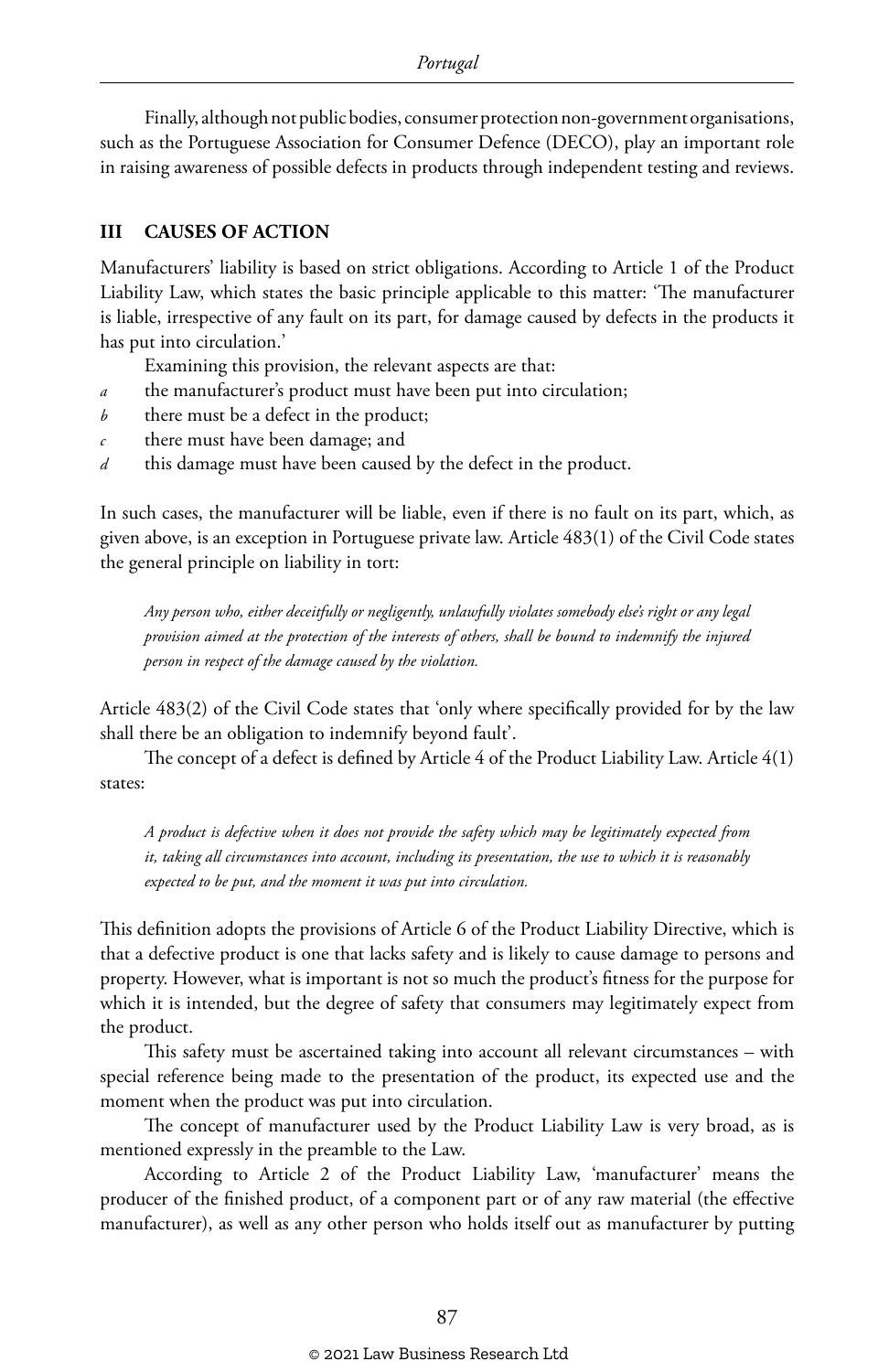its name, trademark, or any other distinguishing feature on the product (the apparent manufacturer). In addition, specific categories of importers and suppliers are deemed manufacturers (presumptive manufacturers) for the purposes of the Product Liability Law.

Strict liability is imposed on the manufacturer for damage caused by defective products, though specific defences are available to reduce or exempt liability. Strict liability requires only that the product was put into circulation, that there was damage or injury and that the defective product caused the damage or injury. When the defect may be attributed to others, such as the producer of components or raw materials, the liability may be joint and several.

The Product Liability Law provides that damages in the case of product liability are limited to those related to death or personal injuries and damage to any item of property other than the defective product itself. The Consumer Protection Law sets forth provisions for the right to recovery of damages, while the Civil Code governs contractual liability and liability in tort.

As regards contractual liability, under Article 2 of the Sale of Consumer Goods Law, the seller is required to comply with the sale and purchase agreement in respect of delivery of goods. According to Articles 4, 6 and 7 of the Sale of Consumer Goods Law, in cases of non-conformity, the consumer will be entitled to repair or replacement of the product, or to an appropriate price reduction, or termination of the contract.

The rules of the Civil Code regarding contractual liability apply when dealing with other products that are not consumer goods (e.g., in sales agreements for professional use). The remedies set forth in the Civil Code are very similar to the ones set forth in the Sale of Consumer Goods Law (see above).

#### **IV LITIGATION**

#### **i Forum**

In respect of civil proceedings, product liability claims may either be decided by a judge or a panel of judges:

- *a* in a judicial court;
- *b* by an arbitrator or an arbitral court; or
- *c* by justices of the peace (if the value of the claim does not exceed  $\epsilon$ 15,000).

There are no jury trials in civil proceedings under Portuguese law.

With respect to criminal proceedings, any potential criminal liability will be determined by a judge or a panel of judges in criminal courts following an indictment by the public prosecutor, a charge by the injured party, or both. Although there may be jury trials in specific criminal proceedings (depending on the type of crime) under Portuguese law, they are very rarely used and, most likely, would not have jurisdiction over product liability cases.

The organisation of the Portuguese judicial system, which is unitary and uniform throughout the territory, is regulated by Law No. 62/2013 of 26 August, as amended. Judicial courts are divided into courts of first instance (at least one per judicial district), courts of appeal (five throughout the country) and the Supreme Court of Justice. Although the Portuguese judicial system has three levels of ordinary courts, in civil matters the decisions of the courts of first instance could potentially only be subject to appeal in cases where the value of the claim exceeds  $\epsilon$ 5,000 and decisions of the courts of appeal could potentially only reach the Supreme Court (in which case the scope of review would be limited to the control of the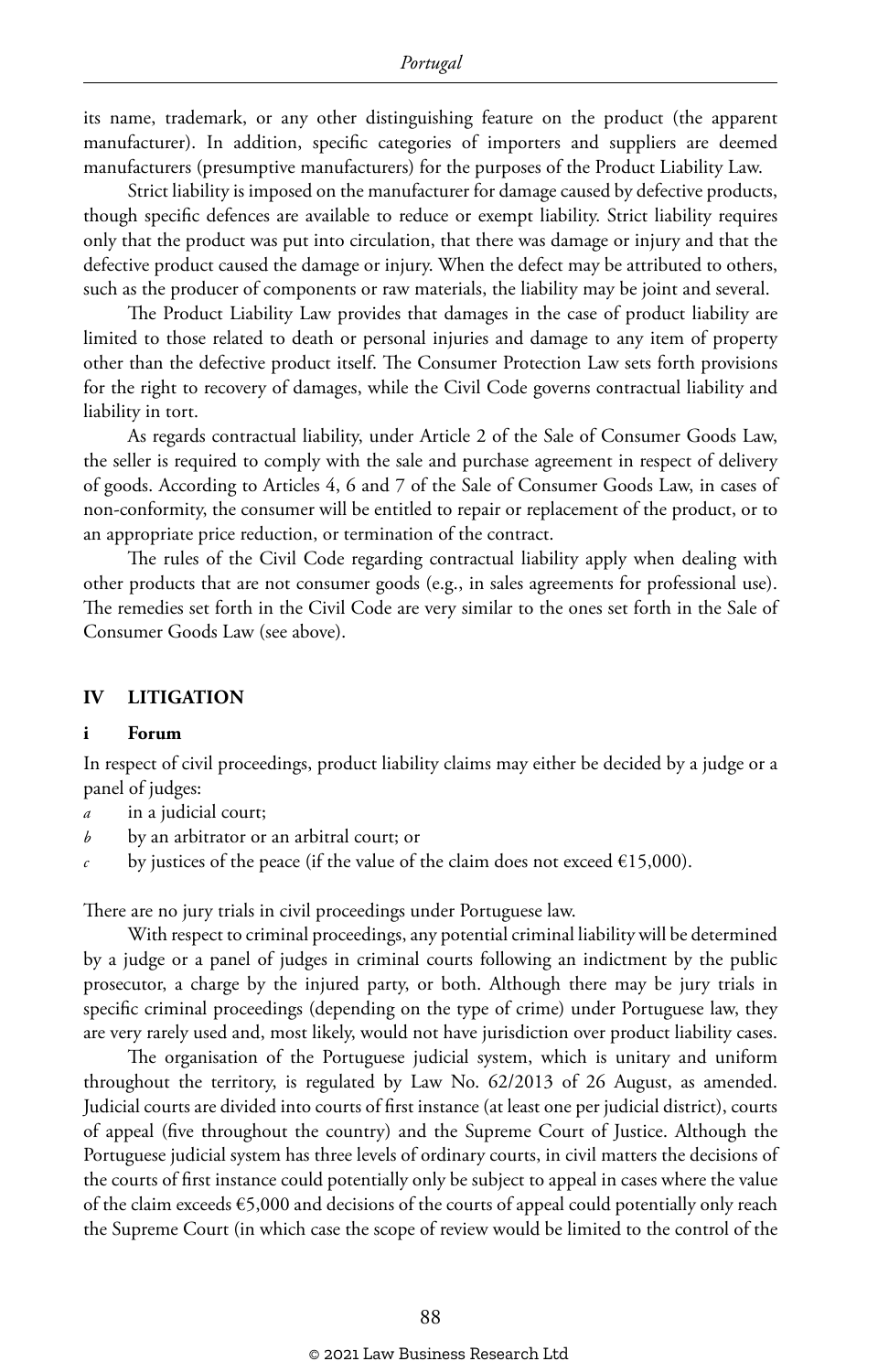application of the law) in cases where the value of the claim exceeds  $\epsilon$ 30,000. In criminal matters, although there are no general limitations to appeals of court decisions, there may be specific limitations depending on the type of crime and the penalty incurred.

As mentioned above, civil liability in product liability cases may also be heard by an arbitrator or an arbitral court under the Portuguese Voluntary Arbitration Law (Law No. 63/2011 of 14 December), provided that both the claimant and the defendant agree to settle their dispute in this way. There are also consumer arbitration centres created under Decree-Law No. 425/86 of 27 December and Law No. 144/2015 of 8 September, as amended, although for some centres their jurisdiction is limited to cases where the value of the claim does not exceed €5,000.

Finally, certain product liability-related administrative offences may give rise to fines to be applied by the competent administrative authorities following administrative proceedings. These fines may be appealed against in an administrative court.

#### **ii Burden of proof**

#### *Administrative and criminal liability and general remarks on civil liability*

In administrative and criminal proceedings, the burden of proof lies with the entity prosecuting the case, who must prove the facts that uphold its allegation.

In civil proceedings, as a general rule under Portuguese law, the burden of proof also lies with the party that makes the allegation and wishes to rely on the facts invoked in the claim. Although the obligation to indemnify (set out in Articles 562 et seq. of the Portuguese Civil Code) has a sole framework applicable both to contractual claims (whose general regime is set out in Articles 798 et seq. of the Portuguese Civil Code) and tort claims (set out in Articles 483 et seq. of the Portuguese Civil Code), whereas in tort claims the damaged party must prove the fault of the alleged offender, this fault is presumed in contractual claims as per Article 799 of the Portuguese Civil Code. Apart from this, in both tort and contractual liability claims the damaged party must prove:

- *a* a voluntary action or omission of the offender (corresponding to a breach of a general obligation in tort claims or of a contract in contractual claims);
- *b* the unlawfulness of such action or omission;
- *c* a damage; and
- *d* the causal link between the damage and the action or omission, which is assessed according to the adequate causation theory in light of Article 563 of the Portuguese Civil Code, which states that '[t]he obligation to indemnify shall only exist in respect of those damages that the damaged party would probably not have suffered should the injury not have taken place'.

#### *Product Liability Law*

Under the Product Liability Law, given the strict nature of the manufacturer's liability, the damaged party shall only bear the burden to prove the damage, the defect in the product and that the defect was the relevant (adequate) cause of the damage.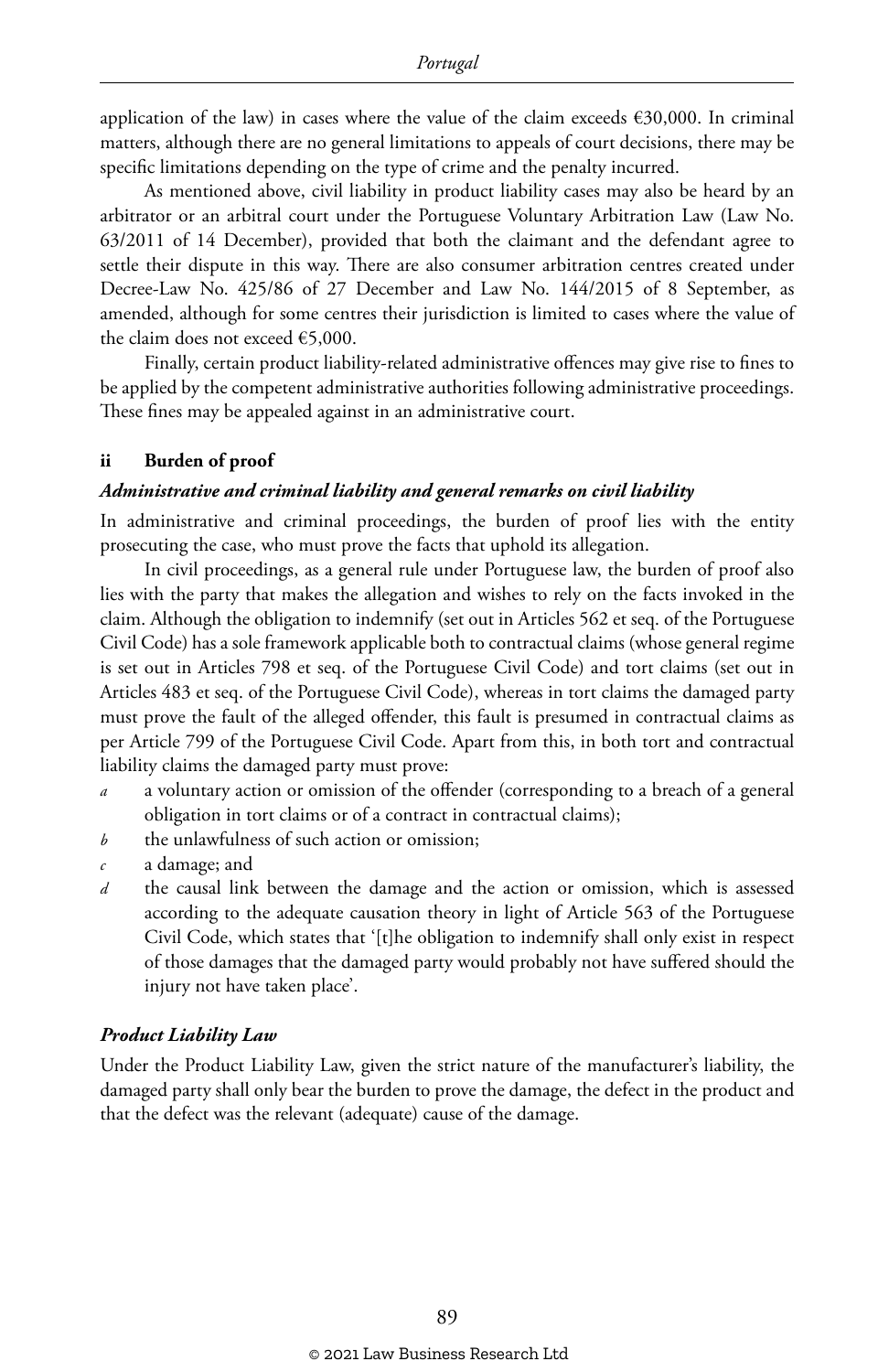#### *Sale of Consumer Goods Law*

Under the Sale of Consumer Goods Law, even though the seller's or the manufacturer's liability (or both) is not strict, its fault in the non-conformity of the goods sold under the terms of the relevant contract is presumed if the goods:

- *a* do not comply with the description given by the seller or do not possess the qualities of the goods that the seller has provided to the consumer as a sample or model;
- *b* are not fit for the specific use that the consumer applies to them, provided that the consumer made the seller aware of such use and the latter accepted it;
- *c* are not fit for the use for which goods of the same type are normally used; or
- *d* do not have the standard qualities and performance of goods of the same type and that a consumer could reasonably expect, based on the nature of the goods and, if applicable, to their public presentation (in particular, advertising or labelling).

In light of the above and assuming that fault is presumed, the consumer only bears the burden to prove the non-conformity of the goods with the contract and the causation between such non-conformity and the damage caused to it (this being the impossibility of using the goods as expected).

#### **iii Defences**

#### *Product Liability Law*

Article 5 of the Product Liability Law provides for several defences available to the manufacturer. In particular, it shall not be held liable if it proves one (or more) of the following:

- *a* that it did not put the defective product into circulation;
- *b* that, having regard to the circumstances, it is probable that the product was not defective at the time it was put into circulation;
- *c* that the product was neither manufactured by it for sale or any form of distribution for economic purpose nor manufactured or distributed by it in the course of its business;
- *d* that the defect is due to compliance of the product with mandatory regulations issued by the public authorities;
- *e* that the state of scientific and technical knowledge at the time when it put the product into circulation was not such as to enable the existence of the defect to be discovered; and
- *f* that, in the case of a component of a product, the defect is attributable to the design of the product in which the component has been fitted or to the instructions given by the manufacturer of the product.

Another defence available to the manufacturer is provided by Article 7(1) of the Product Liability Law, according to which the liability of the manufacturer may be reduced or disallowed when, having regard to all the circumstances, the damage is caused both by a defect in the product and by the fault of the damaged party. However, no such defence shall apply and hence, the manufacturer's liability shall remain in full effect, if:

- *a* although, having contributed to the damaged caused by the defective product, the damaged party did not act with intent, recklessly or with serious negligence; or
- *b* the fault that contributed to the damage was of a third party.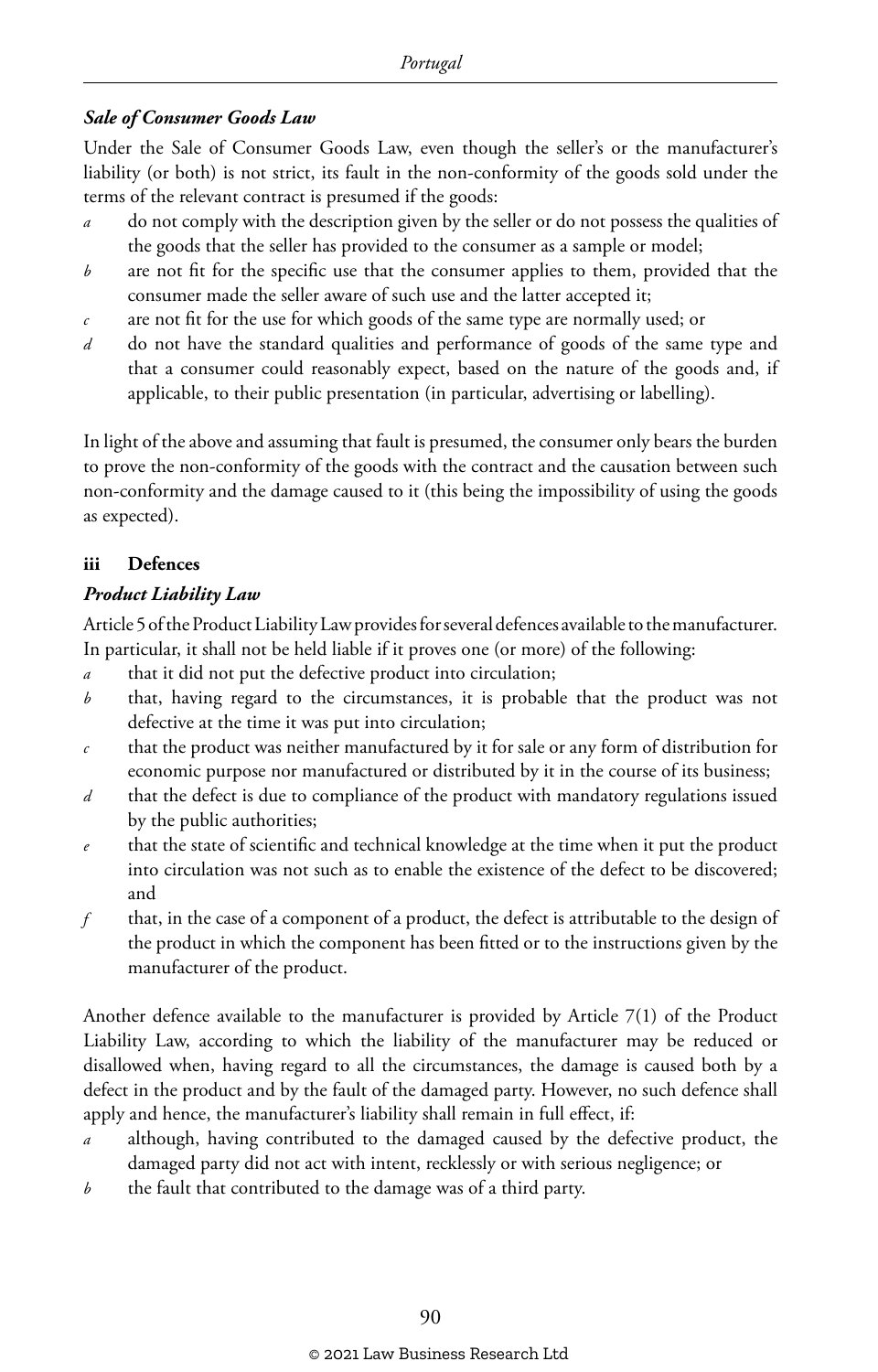Should there be such a contributory fault by the damaged party, the court (or other authority hearing the case) may, taking into consideration the circumstances of the case, either:

- *a* determine the full indemnification of the damages (if contribution or fault of the damaged party was not relevant when compared to the defect of the product); or
- *b* reduce or even disallow the payment of an indemnity (if, on the contrary, the defect of the product played a very minor role in the damage when compared to the contribution of the damaged party).

There are also certain situations that are not mentioned in the Product Liability Law but that could constitute defences available to the manufacturer. In particular, when a person has assumed the risk of using a defective product despite having been made aware of its defectiveness, the manufacturer should not be held liable for the damages caused by the product. In addition, it is currently understood that the *force majeure* defence is available to a manufacturer of defective products and that his or her liability may be reduced or even excluded as a consequence of this.

On a separate note, Article 11 of the Product Liability Law provides for a three-year limitation period for the right to claim damages, starting from the date on which the damaged party became aware, or should have become aware, of the damage, defect and identity of the manufacturer. In addition, according to Article 12 of the Product Liability Law, the rights of the damaged party to recover damages will lapse 10 years after the date the product was put into circulation, unless he or she has submitted a claim to court (or to another authority competent to hear the case) within this period.

#### *Sale of Consumer Goods Law*

Pursuant to Article 6 of the Sale of Consumer Goods Law, if the consumer directly demands that the manufacturer of a defective product repairs or replaces it, and provided that such demand is not impossible or disproportionate taking into account the value the product would have if there were no lack of conformity; the significance of the lack of conformity; and whether the alternative remedy could be completed without significant inconvenience to the consumer, the manufacturer may oppose the consumer's claim based on any of the following grounds:

- *a* that the defect results solely from the seller's statements about the product and its use;
- *b* that the product was not put into circulation by it;
- *c* that, under the circumstances, it can be assumed that the product was not defective at the moment it was put into circulation;
- *d* that the product was neither manufactured by it for sale or any form of distribution with the purpose of earning profit, nor manufactured or distributed by it in the course of its business; and
- *e* more than 10 years have lapsed since the product was put into circulation.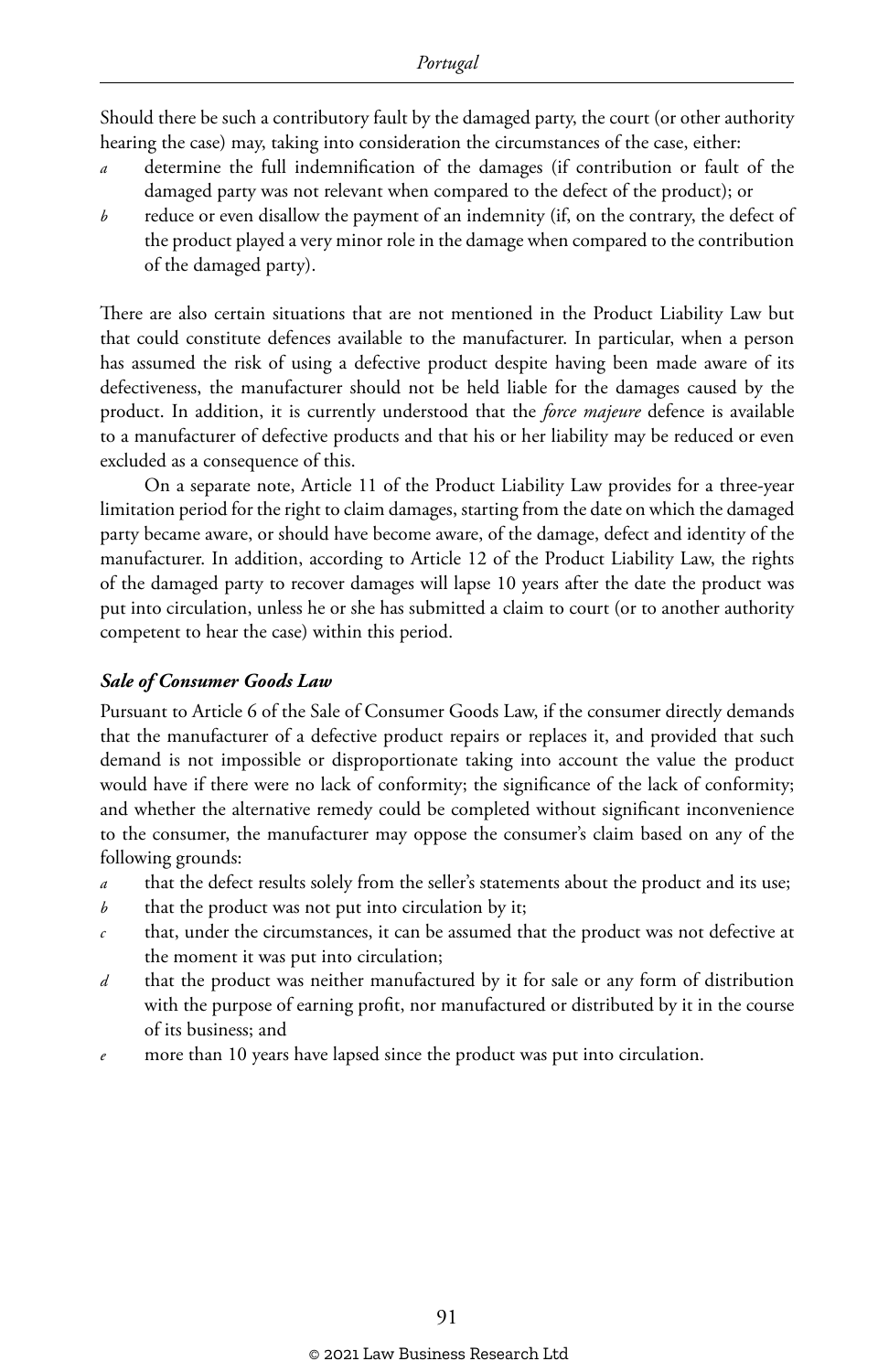#### **iv Personal jurisdiction**

Under Article 7 of Regulation (EU) No. 1215/2012 of the European Parliament and of the Council of 12 December 2012, as amended, applicable in Portugal as a Member State of the European Union, a manufacturer domiciled in the European Union may be sued in Portugal:

- *a* in matters relating to a contract if Portugal is the place of performance of the obligation in question (e.g., if the sale was made in Portugal or if the product was delivered or should have been delivered in Portugal, regardless of the fact that the product is, or is not, advertised in Portugal); and
- *b* in matters relating to tort, delict or quasi-delict if Portugal is the place where the harmful event occurred or may occur. In claims of this nature, it is arguable whether the harmful event would be the actual occurrence of the damage caused by a defective product (in which case the place where the product was manufactured, sold or advertised would play no role at all and the Portuguese courts would have jurisdiction to hear any claim where the damages occurred in Portugal) or if such harmful event would be the putting into circulation of the defective product (in which case, for the Portuguese courts to have jurisdiction over such claims the product would have to be either manufactured, sold or advertised in Portugal, or, at least, to a Portuguese audience).

If the manufacturer is not domiciled in a European Union Member State, pursuant to Article 62 of the Portuguese Civil Proceedings Code, the Portuguese courts would have jurisdiction to hear claims where:

- *a* the element (or part thereof) that constitutes the cause of action to a claim was carried out in Portugal;
- *b* the right invoked by the damaged party may not be effective unless the claim is brought to the Portuguese courts; or
- *c* there are considerable difficulties for the damaged party to make a claim to a foreign court.

#### **v Expert witnesses**

There is no obstacle to the intervention of expert witnesses in Portugal. In fact, both the parties and the court or arbitrators may retain industry experts, or experts of another nature, to testify as part of their defence (in the former case) or to perform an independent expert analysis that would help the court or arbitrator to reach its decision (in the latter case).

The testimony, reports or evidence produced by experts are freely considered by the court or arbitrator and should not bind the latter.

#### **vi Discovery**

The common-law style of discovery is not available in Portugal because there is no general disclosure procedure in the Portuguese legal system. However, pursuant to the inquisitorial principle and the principles of cooperation and good faith between all the parties intervening in the proceedings that, among others, regulate Portuguese civil proceedings, whenever one of the parties justifiably claims a serious difficulty in obtaining a document, the court shall attempt to achieve the removal of that obstacle. For instance, the parties shall respond to or provide, as applicable, whatever is asked from them with relevance to the case and submit themselves to the necessary inspections ordered by the court. In addition, the parties are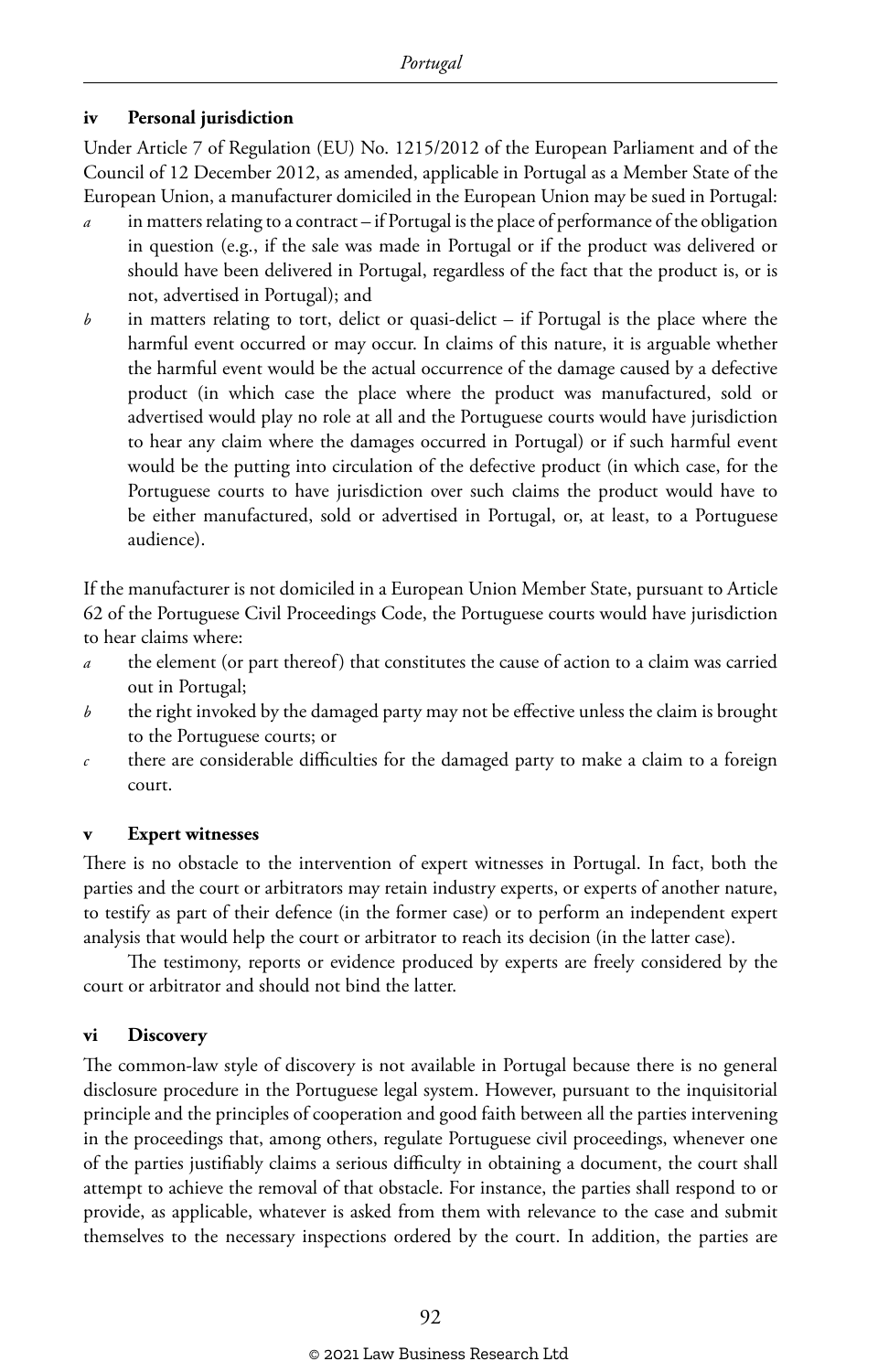entitled to appoint as witness any person they wish, who is obliged to appear before the court or otherwise be subject to the payment of a fine. Parties can also request the deposition of the counterparty regarding unfavourable facts, for the purpose of obtaining a confession.

#### **vii Apportionment**

As a general rule under Portuguese law, if damages are caused by multiple parties, then their liability is joint and several in tort claims and joint (but not several) in contractual claims.

When it comes to damage caused by defective products under the Product Liability Law, pursuant to Article 6 thereof, if several people are responsible for the damage they will be jointly and severally liable. When it comes to the internal relations between such people, the circumstances of the case shall be taken into consideration, in particular the risk created by each person, the degree of fault of each person and the respective contribution for the occurrence of the damage. If there is doubt regarding the role played by each person involved, then their liability shall be divided equally between them.

In the case of a lack of conformity of a product with the contract of sale under the Sale of Consumer Goods Law, as an exception to the general rule referred to above, in addition to the joint and several liability of the seller and the manufacturer of a product, the representative of the manufacturer in the area where the consumer is domiciled is also jointly and severally liable towards the consumer (the same defences referred to in Section IV.iii, above, will be available to that representative). Furthermore, pursuant to the Sale of Consumer Goods Law (Article 7), a seller before whom the consumer's rights referred to in Section III, above, have been exercised has a right of redress against the professional from whom the product was purchased for all damages caused by the exercise of the consumer's rights.

Where the final seller is liable to the consumer because of a lack of conformity resulting from an act or omission by the manufacturer, a previous seller in the same chain of contracts or any other intermediary, the final seller is entitled to pursue remedies against the person or persons liable in the contractual chain.

#### **viii Mass tort actions**

Pursuant to Article 52(3) of the Portuguese Constitution, Article 2(1) of Law No. 83/95 of 31 August, as amended, and Article 31 of the Portuguese Civil Proceedings Code, any citizen or association defending specific general interests, such as consumer rights, may submit claims to protect those general interests (citizen's actions), including to request the corresponding indemnification on behalf of the damaged parties. In these citizen actions, the claimant represents, by its own initiative, all the remaining right-holders in question (who have not opted out after being given the chance to do so by the court) without the need for an express mandate or authorisation.

In addition to the citizen's action referred to above, pursuant to Article 36 of the Portuguese Civil Proceedings Code, it is possible for several claimants to consolidate their claims into a single proceeding, without any limitation as to the number of claimants, provided that they have the same cause of action (e.g., the same type of defective product caused damaged to several persons who bought it). However, the court may decide to separate the claims if it understands that a serious inconvenience would arise if the claims were to be heard jointly.

Some of the advantages resulting from both types of actions referred to above include: the reduction of legal costs to the interested parties;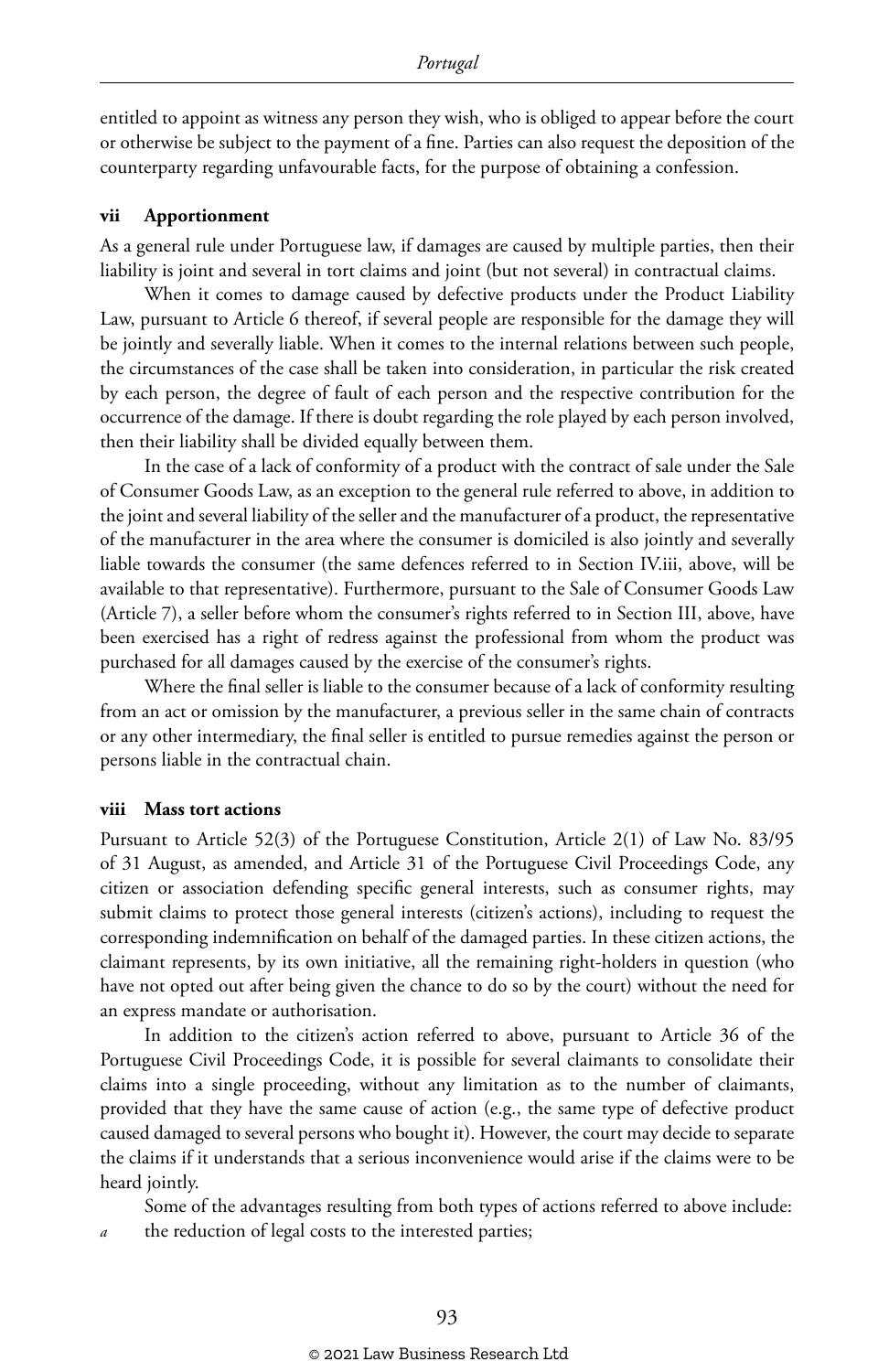- *b* the reduction of the number of claims reaching the court system (this is particularly noticeable in citizen's actions, because the potentially large number of people covered by such actions); and
- *c* in relation to citizen's actions, the fact that they may benefit people who would have never made an individual claim and, hence, would otherwise not have benefited from the result of the claim.

The main disadvantages of these actions are their complexity and, possibly, the longer duration of the proceedings.

#### **ix Damages**

Only damages that have been caused by defects in products (and not the matter of causation) are covered by the Product Liability Law. The general provisions concerning the obligation to indemnify, causation and indemnifiable damages apply, in particular Article 563 of the Portuguese Civil Code, as referred to in Section IV.ii, above. However, pursuant to Article 8 of the Product Liability Law, the recoverable damages in the case of product liability are limited to those related to death or personal injuries and to property other than the defective product, provided, in the latter case, that such damages exceed €500. In addition, recoverable damages are limited to those caused to property of a type ordinarily intended for private use or consumption and that has mainly been used in such way by the damaged party.

In specific cases, the 'private use' criterion may be of limited use, especially in respect to items of property normally used for both private and professional purposes. In any event, the damaged party will bear the burden of proving the prevalent private use of such items of property.

There is no maximum amount of damages that may be recoverable.

#### **V YEAR IN REVIEW**

No significant changes have occurred in the past year as regards product liability, either from a case law or from a legislative perspective.

The market for product liability is primarily based on injured parties suing producers or vendors directly. Insurance companies may be called upon to participate in judicial proceedings, mostly upon the request of the producers or vendors, and they generally adhere to the same line of defence prepared by them.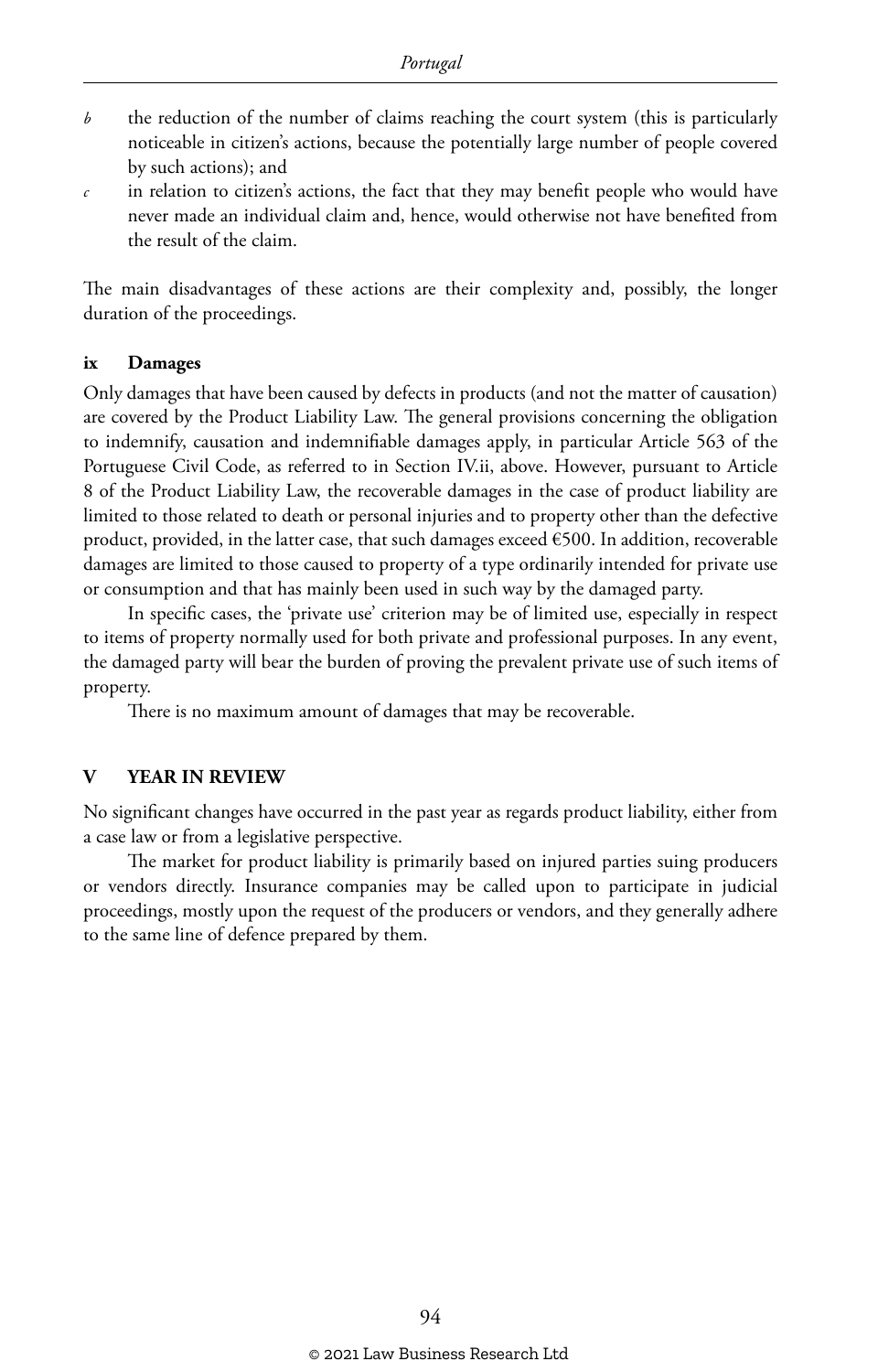# ABOUT THE AUTHORS

#### **JOANA MOTA**

#### *Uría Menéndez – Proença de Carvalho*

Joana Mota began practising law in 2006 and joined Uría Menéndez – Proença de Carvalho in 2012, becoming a managing associate in 2018.

Joana focuses her practice on the acquisition, protection and maintenance of national and international IP rights and has represented parties in related litigation proceedings. She has also advised companies on personal data protection issues.

Joana has a postgraduate qualification in IP law, awarded by the Portuguese Association of Intellectual Property Law in conjunction with the Faculty of Law of the University of Lisbon. She also has an advanced qualification in data protection law from the University of Lisbon.

#### **ALEXANDRE PEDRAL SAMPAIO**

#### *Uría Menéndez – Proença de Carvalho*

Alexandre Pedral Sampaio joined Uría Menéndez – Proença de Carvalho as a trainee lawyer in 2013 and became an associate of the firm in 2015.

Alexandre currently focuses his practice on corporate law, in particular on matters related to mergers and acquisitions, company law, corporate finance (including acquisition and real-estate finance) and corporate governance, and advises clients on the negotiation of complex commercial contracts in the fields in which he works.

Alexandre also has experience in matters relating to data protection, e-commerce and intellectual property.

#### **URÍA MENÉNDEZ**

Uría Menéndez – Proença de Carvalho Edifício Rodrigo Uría Praça Marquês de Pombal, 12 1250-162 Lisbon Portugal Tel: +351 21 030 8600 Fax: +351 21 030 8601 joana.mota@uria.com alexandre.pedral@uria.com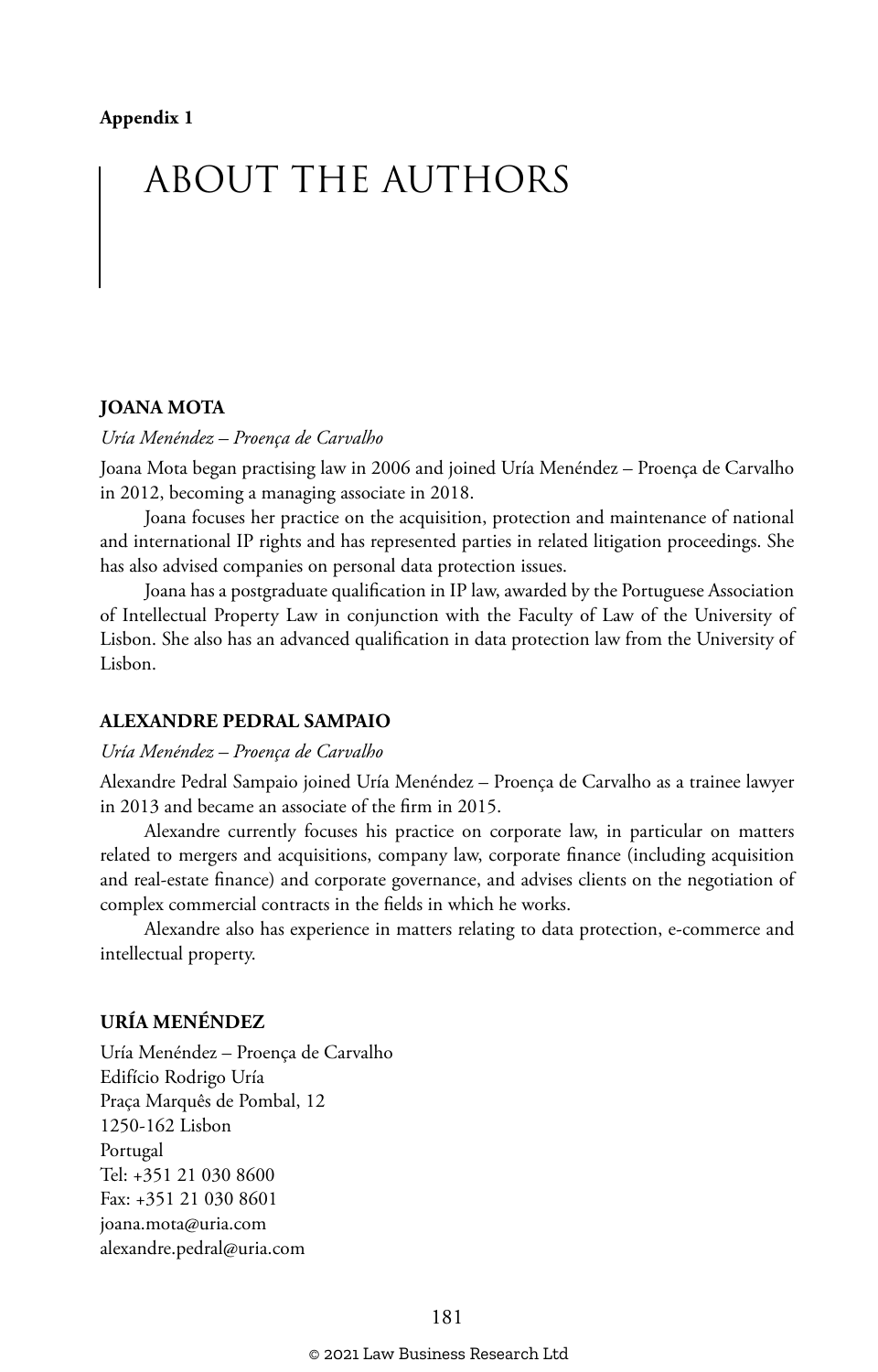www.uria.com